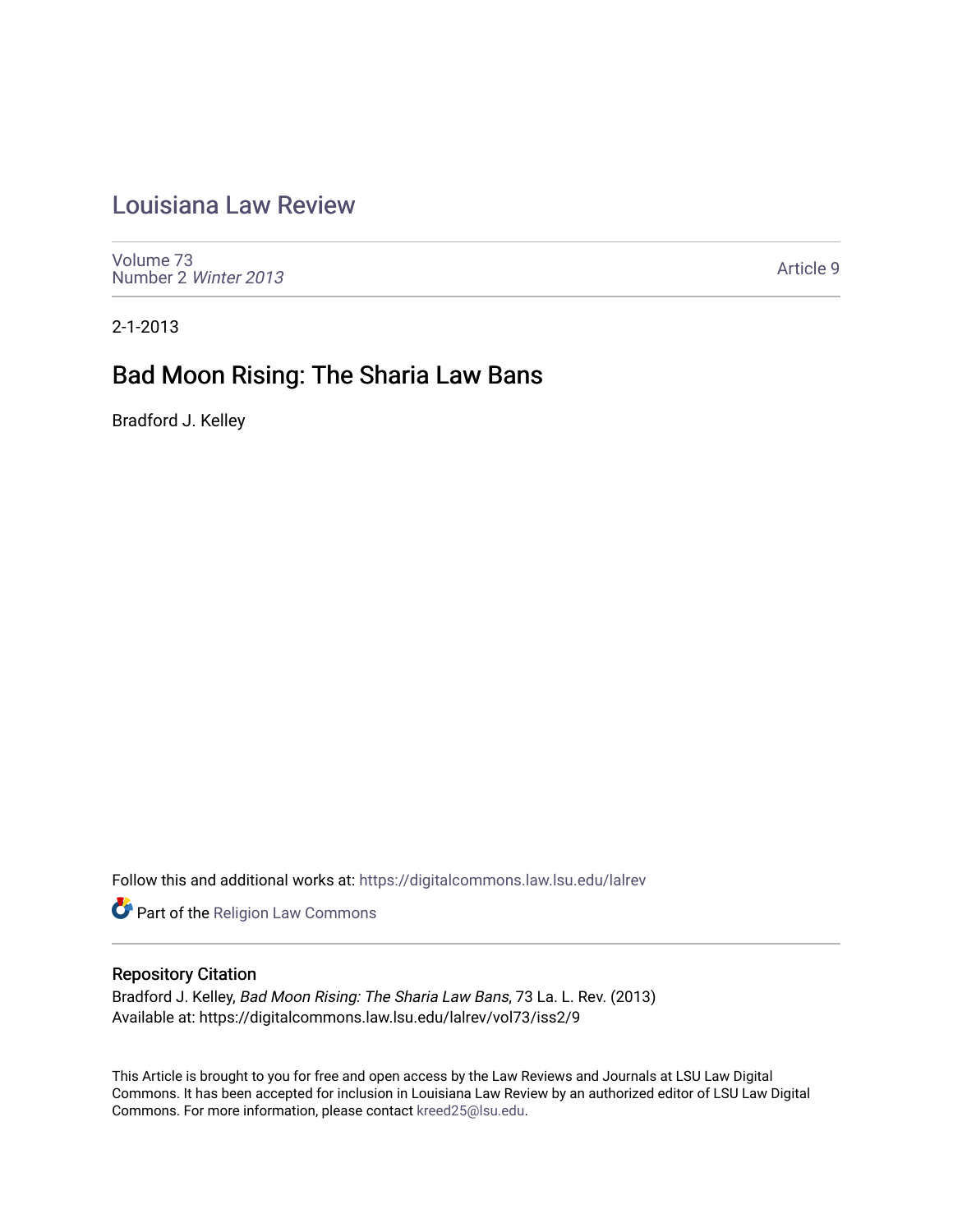## **Bad Moon Rising: The Sharia Law Bans**

*I* see the bad moon arising. *I* see trouble on the way.<sup>1</sup>

## **INTRODUCTION**

 Against the backdrop of the ten-year anniversary of the 9/11 terrorist attacks, a heightened interest in the role of Islam in American society and the subsequent clash of civilizations remains. Specifically, public concern continues to grow across the country about the use of Sharia Law, or Islamic Law, within American courts.<sup>2</sup> As a result, well over a dozen state legislatures have introduced or passed legislation that prohibits or limits the use of Sharia Law or foreign law in state courts.<sup>3</sup> These bills have taken two distinct forms: Sharia-specific and facially-neutral bills.

Regardless of classification, these legislative efforts have triggered a number of constitutional concerns, with critics arguing that the bills violate the Establishment and Free Exercise Clauses of the First Amendment.<sup>4</sup> Critics argue that the laws have a sectarian purpose and an effect of advancing one religion at the expense of another and thus fail the Supreme Court's jurisprudential test.<sup>5</sup> Moreover, these critics argue that the laws burden the practice of religious faith.<sup>6</sup> Indeed, this debate has undeniably opened a Pandora's Box of constitutional concerns.

Meanwhile, the bills' proponents vigorously reject the accusation that the bills are hostile to Muslims or religious freedoms.<sup>7</sup> They argue that the bills are designed to proactively safeguard the secular constitutional role of government by

Copyright 2013, by BRADFORD J. KELLEY. 1. CREEDENCE CLEARWATER REVIVAL, *Bad Moon Rising*, *on* GREEN RIVER (Fantasy Records 1969).

 2. *See* discussion *infra* Part I. Sharia Law is the Islamic legal code based primarily on the Quran and the *Sunna*.

 3. *See* discussion *infra* Part III; *see also* Bill Raftery, *Bans on Court Use of*  in-virginia/ (listing legislation in 22 states). *Sharia/International Law: Introduced in Mississippi and Kentucky, Advancing in Florida & South Dakota, Dying in Virginia*, GAVEL TO GAVEL (Feb. 13, 2012), http://gaveltogavel.us/site/2012/02/13/bans-on-court-use-of-shariainternational-lawintroduced-in-mississippi-and-kentucky-advancing-in-florida-south-dakota-dying-

 <sup>4.</sup> *See* discussion *infra* Part IV.

 5. *See* discussion *infra* Part II, IV. For a bill to pass muster, the law must have a legitimate secular purpose, must not have the primary effect of advancing or inhibiting religion, and must not further an excessive entanglement of government and religion. Lemon v. Kurtzman, 403 U.S. 602, 612–14 (1971).

 6. *See* discussion *infra* Part V.A.

 <sup>7.</sup> *See* discussion *infra* Part V.B.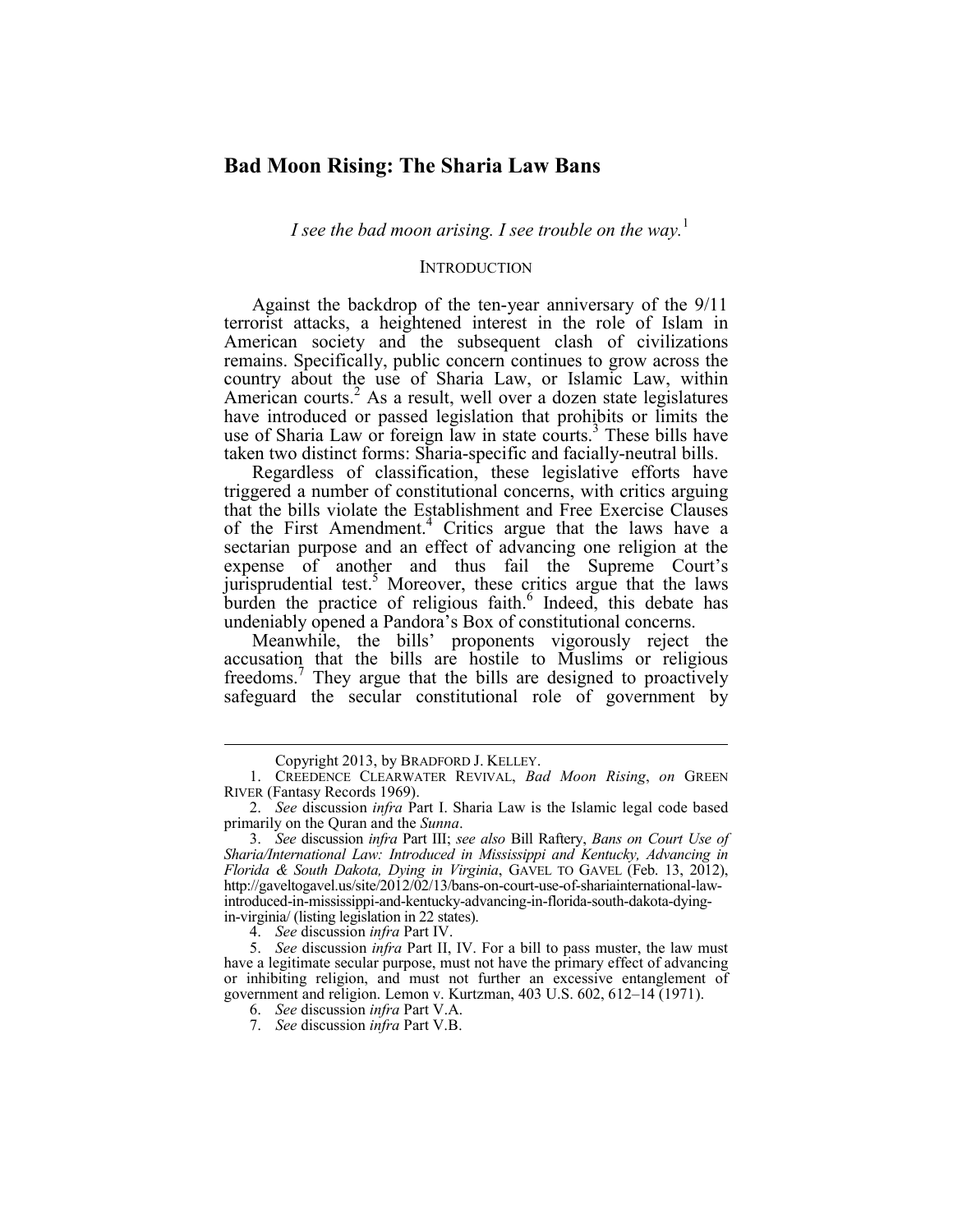argument for combating the rising influence of Sharia Law and prohibiting religious influence, specifically that of Sharia Law.<sup>8</sup> The proponents, moreover, argue that the bills are aimed at reinforcing the supremacy of state and federal law. The central foreign law is that Americans have a fundamental interest in deciding what laws American courts should enforce.<sup>9</sup> Furthermore, the case law shows that existing law and judicial procedures are inadequate in dealing with the growing problem of foreign law, particularly Sharia Law, in state courts.

 the Sharia Law bill debate, including the Sharia-specific and judicial procedural safeguards and existing law. Finally, Part VI Because Muslims represent an increasingly large segment of the American population, this debate will surely grow in the coming years.<sup>10</sup><sup>T</sup>his Comment's purpose is to provide a survey on facially-neutral bills. This Comment seeks to facilitate future discussions about this increasingly important topic that lies at the dynamic intersection of religious liberty, equal protection, legal pluralism, secularism, globalization, and nationalism. Part I explores the threshold issue underlying the Sharia Law bill debate: Whether Sharia Law can be defined to allow for a categorical limitation or prohibition. Part II then explores the growing influence that Sharia Law has on the world stage, including its spread to Western countries such as Great Britain and the United States. Additionally, Part II looks at specific uses of Sharia Law within American courts. Part III reviews the specific state legislative efforts to prohibit or limit Sharia Law, including the neutral legislation. Part IV examines the Religion Clauses of the First Amendment, including their historical interpretation and relevant case law. Part V then explores how the Sharia-specific bills fare under judicial scrutiny in light of the Religion Clauses' jurisprudential tests. Part V further contends that the Sharia bills can survive despite judicial hurdles. Part VI then argues that the superior solution to the Sharia problem is the facially-neutral foreign law bills, which are sufficiently flexible. This Comment argues that the facially-neutral legislation does not violate any constitutional guarantees and is necessary in the absence of proper readdresses and reinforces the overall argument of this Comment that remedial and preemptive legislative action should be taken to address the growing influence of Sharia Law.

 <sup>8.</sup> *Id.*

 <sup>9.</sup> *See* discussion *infra* Part III.A.

 <sup>10.</sup> *See* Cathy Lynn Grossman, *Number of U.S. Muslims to Double*, USA TODAY, Jan. 27, 2011, at 1A (discussing a study showing that the U.S. population of Muslims is expected to grow substantially in the next 20 years).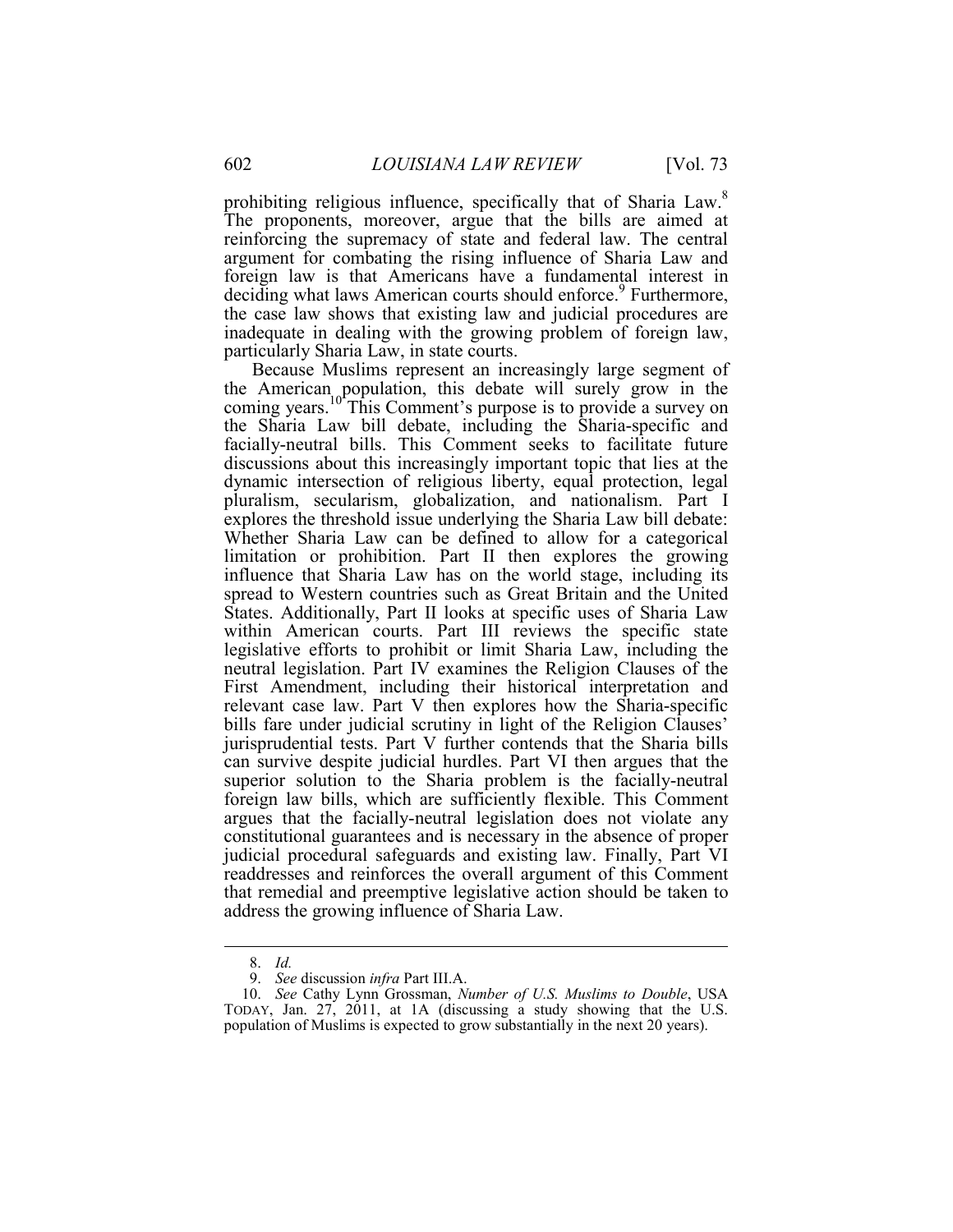#### I. DEFINING SHARIA LAW

 why a number of bills that specifically identify Sharia Law make any legislative efforts to prohibit or limit the use of Sharia Law in muster if the state legislatures are explicit in defining Sharia Law questions, therefore, are whether Sharia Law can be clearly defined Defining *Sharia Law* is one of the most vexing and difficult challenges posed by the Sharia Law bill debate. Perhaps this is no attempt to provide a definition.<sup>11</sup> Ultimately, this definitional debate over Sharia Law sets the necessary framework for any constitutional issues involving state legislative measures. As such, state courts have a much better chance of passing constitutional rather than leaving it to the courts' devices. Some preliminary and whether it has a legal character.

## *A. Sharia Law: A Brief Overview*

In Arabic, *Sharia* means "path" and is commonly believed to mean the path that Muslims must follow.<sup>12</sup> Generally speaking, Sharia Law directs a wide array of legal areas such as family law, including marriage and divorce, financial dealings, and other areas of personal life.13 Sharia Law consists of four sources: the Quran, the *Sunna*, analogical reasoning, and scholarly consensus.<sup>14</sup>

The first source of Sharia Law is the Quran, the Islamic holy book, which Muslims consider the primary and direct revelation of Allah's will.15 The second source of Sharia Law is the *Sunna*, which provides a detailed account of Mohammad's life and behavior collected from oral reports known as *Hadith*. 16 Because the *Sunna* is indirect and seen as an expression of Mohammad's teachings, it is considered less important than the Quran.<sup>1</sup> However, Muslims regard both the Quran and the *Hadith* as authoritative and immutable.<sup>18</sup> Muslims consider the Quran and the

1

15. Abdal-Haqq, *supra* note 12, at 11.

 16. Frank Griffel, *Introduction*, *in* SHARI'A: ISLAMIC LAW IN THE CONTEMPORARY CONTEXT 3 (Abbas Amanat & Frank Griffel eds., 2007).

 <sup>11.</sup> *See* discussion *infra* Part III.

 12. Irshad Abdal-Haqq, *Islamic Law: An Overview of Its Origins and*  CONTEMPORARY 1–3 (Hirsham M. Ramadan ed., 2006). *Elements*, *in* UNDERSTANDING ISLAMIC LAW: FROM CLASSICAL TO

 <sup>13.</sup> Liaquat Ali Khan, *Jurodynamics of Islamic Law*, 61 RUTGERS L. REV. 231, 274 (2009).

 <sup>14.</sup> *See* Wael B. Hallaq, AN INTRODUCTION TO ISLAMIC LAW 21–22 (2009).

 *Interpretation, and Rule-Making*, 1 UCLA J. ISLAMIC & NEAR E. L. 135, 152 17. M. Cherif Bassiouni & Gamal M. Badr, *The Shari'ah: Sources,*  (2002).

 <sup>18.</sup> Khan, *supra* note 13, at 277.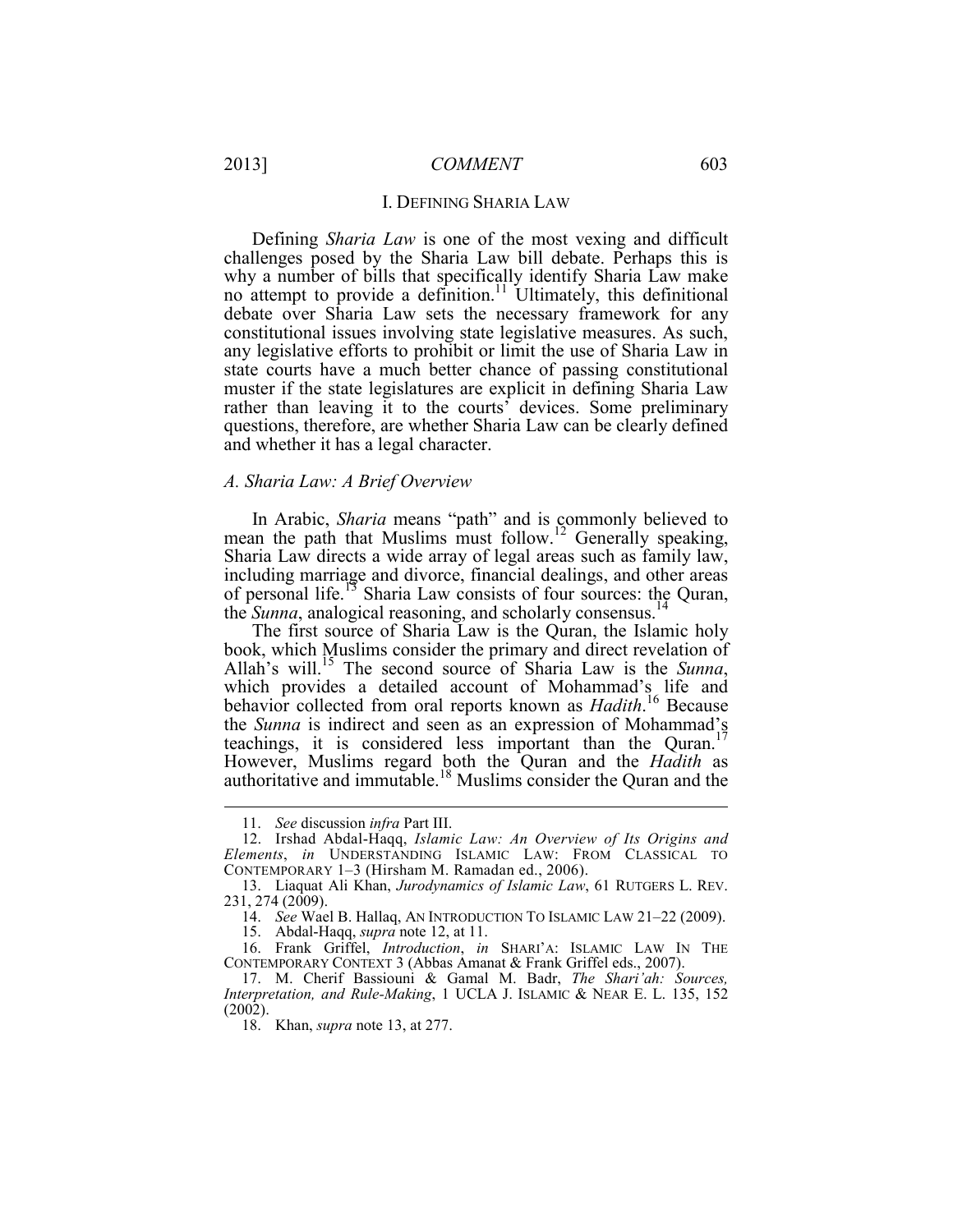*Sunna* as the two primary sources, which technically make up the Sharia.<sup>19</sup>

 found in the Quran and *Hadith*. 22 To produce specific meanings, The last two sources of Sharia Law fall under *fiqh*, or Islamic juristic interpretation.<sup>20</sup> As a result of competing juristic interpretations, Islamic scholars debate Sharia's proper application.<sup>21</sup> The third source is analogical reasoning, which developed as a result of ambiguous and equivocal language Islamic jurists developed rules to resolve conflicts, thereby establishing a system of legal norms. $23$  The fourth source of Sharia Law is scholarly consensus.<sup>24</sup> Like analogical reasoning, Islamic scholars use consensus to aid in interpreting the Quran and *Hadith*. 25

Sharia Law developed following Mohammad's death in 632 A.D. as the Islamic Empire was expanding.<sup>26</sup> Islamic leaders in different localities had to reconcile local customs and traditions that conflicted with  $\text{Islam}^{27}$  As a result, distinct schools of Islamic legal thought developed, including the five major schools of thought that survive today.28 These schools of thought mainly differ regarding the relative weight each school applies to the four sources of Sharia Law.<sup>29</sup>

## *B. The Legal Character of Sharia Law*

Sharia Law has a legal character just like the Civil Law and Common Law traditions. At its core, "Islamic law, no different from the common law, is a complex mechanism, with a centurieslong history of evolution and application."<sup>30</sup> Indeed, Professor

 *Teach the International Human Rights Movement*, 8 YALE HUM. RTS. & DEV. L.J. 67 (2005). 19. Jason Morgan-Foster, *Third Generation Rights: What Islamic Law Can* 

 <sup>20.</sup> *Id.*

 *Why Shari'a Council Decisions Should Be Non-Binding*, 26 ARIZ. J. INT'L & 21. *See* Maria Reiss, *The Materialization of Legal Pluralism in Britain:*  COMP. L. 739, 743 (2009).

 <sup>22.</sup> Hallaq, *supra* note 14, at 19.

 <sup>23.</sup> *Id.*

 <sup>24.</sup> *Id.*

 <sup>25.</sup> *Id.* at 21.

<sup>26.</sup> Bassiouni & Badr, *supra* note 17, at 136.

 <sup>27.</sup> *Id.*

 28. Abdal-Haqq, *supra* note 12, at 24–25. Four of these schools fall within school, *Jafari*, falls within the Shiite tradition. *Id.* the Sunni tradition and include *Hanafi*, *Maliki*, *Shafii*, and *Hanbal*; the fifth

 29. *Id.* 30. Peter W. Beauchamp, *Misinterpreted Justice: Problems with the Use of Islamic Legal Experts in U.S. Trial Courts*, 55 N.Y.L. SCH. L. REV. 1097, 1102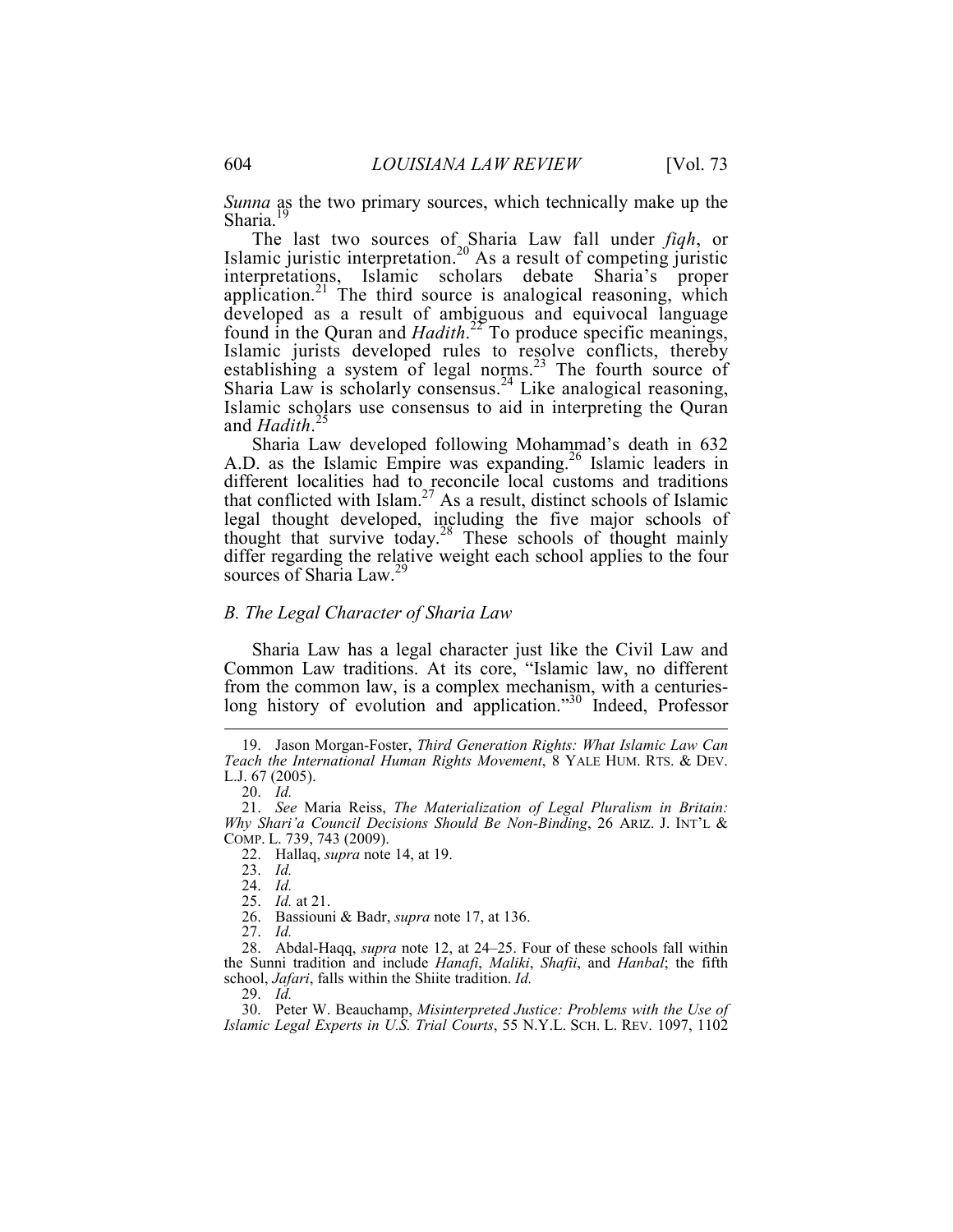Scheherazade Rehman explains that Islamic Law can be properly permissible.<sup>33</sup> The most acute difference between Islamic Law and the Civil and Common Laws, however, is that Islamic Law is understood as a mixture of the Civil Law and Common Law traditions.31 Sharia Law is similar to the Civil Law because it is based on a code, the Quran; Sharia Law is simultaneously similar to the Common Law tradition because Sharia Law is also based on the opinions of judges.<sup>32</sup> Like Common Law judges, Sharia Law judges rely on precedents stemming from both opinion and interpretation to decide whether a particular activity is considered to be "divinely inspired and revealed, and therefore not given to changes by man, as are the laws in the other two traditions."34 Reflecting this view is Rehman's statement that "[t]he laws in both a Civil Law society and a Common Law society are made by human beings, and therefore changeable by them. Not so in divinely revealed Shari'ah, the revelation of which has been interpreted to some extent, but not changed."35 Other Islamic legal scholars have similarly argued that Sharia Law is unmoving and unchanging over time. $36$ 

Some foreign courts have determined that Sharia Law is static and definable. In *Refah Partisi v. Turkey*, for instance, the European Court of Human Rights concluded that Sharia, "which faithfully reflects the dogmas and divine rules laid down by religion, is stable and invariable."<sup>37</sup> The court explained:

 It is difficult to declare one's respect for democracy and human rights while at the same time supporting a regime based on sharia [sic], which clearly diverges from Convention values, particularly with regard to its criminal law and criminal procedure, its rules on the legal status of

 *Islamic Law Reform and the Theory of Legal Change*, 42 AM. J. COMP. L. 543, (2011). *See also* Donald L. Horowitz, *The Qur'an and the Common Law:*  544 (1994).

<sup>31.</sup> Scheherazade S. Rehman, *Globalization of Islamic Finance Law*, 25 WIS. INT'L L.J. 625, 628 (2008).

 <sup>32.</sup> *Id.*

 <sup>33.</sup> *Id.*

 <sup>34.</sup> *Id.*

 35. *Id.*

 *Ethics*, 22 CONN. J. INT'L L. 357, 368 (2007). Perry contends that "Shari'ah, because of its Divine provenance, cannot be changed by man." Id. 36. *See, e.g.*, Frederick V. Perry, *Shari'ah, Islamic Law and Arab Business* 

because of its Divine provenance, cannot be changed by man." *Id.* 37. Refah Partisi v. Turkey [GC], nos. 41340/98, 41342/98, 41343/98, 41344/98, § 15, Eur. Ct. H.R. 2003-II.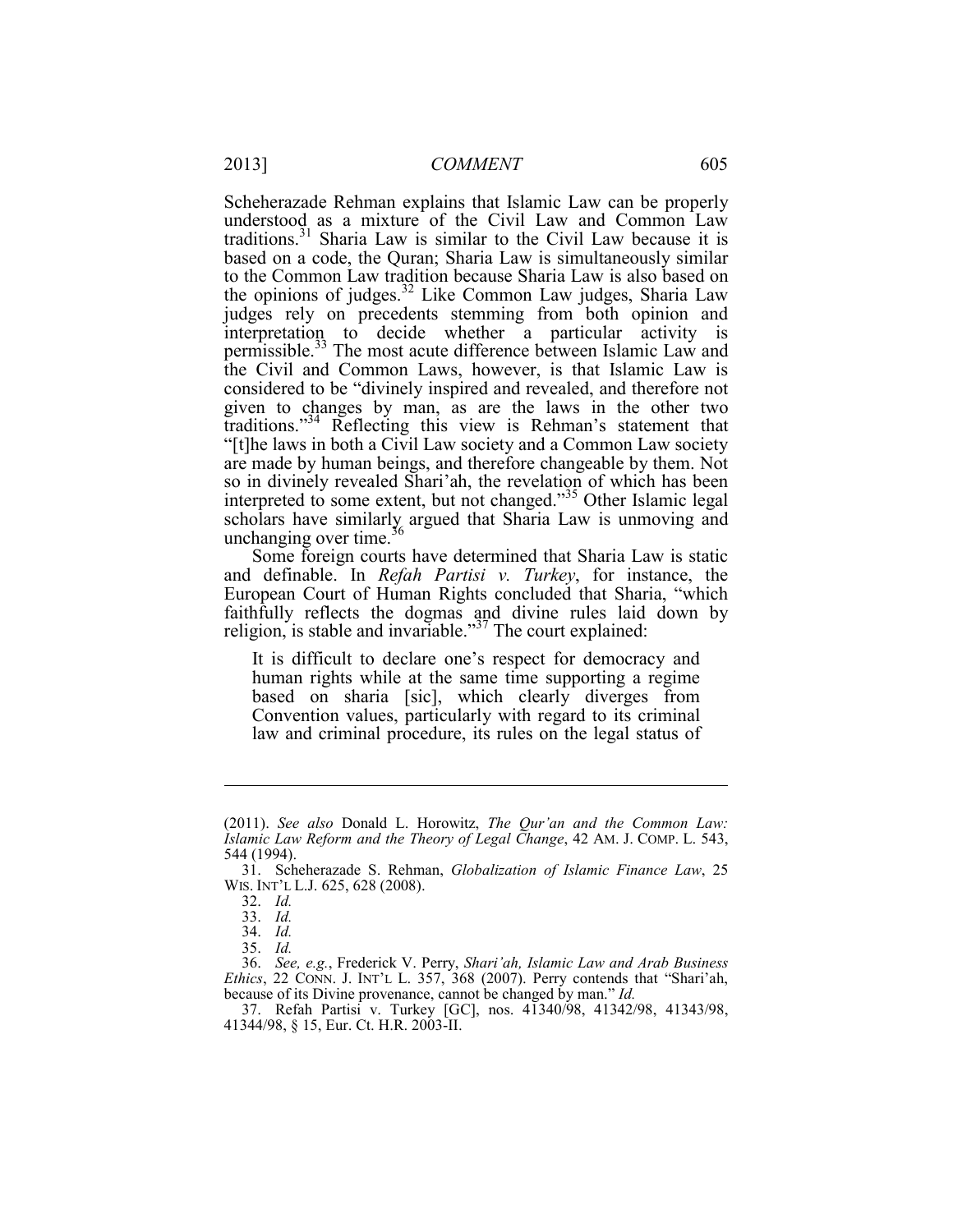women and the way it intervenes in all spheres of private and public life in accordance with religious precepts.

 characteristics of Islamic and U.S. legal systems, they are really One of the most problematic features of the Sharia legislative debate is that no central authority or hierarchy exists for Sharia Law as in the Catholic faith, which has a codified Canon Law and key leaders.<sup>39</sup> Due to the absence of a single authoritative interpretation of Sharia Law and doctrine, judges have difficulty finding the proper interpretation.40 Even though various schools of thought have competing interpretations of Sharia Law, the assertion that Sharia lacks a legal character is fundamentally flawed and is akin to arguing that American Common Law lacks a legal character because it is interpreted somewhat differently in 49 states. One commentator points out that "despite the differing quite similar in function."<sup>41</sup>

## *C. The Application of Sharia Law*

Sharia as applied in Islamic countries as follows: Sharia as applied in Islamic countries as follows: severe punishments for crimes—death penalty executions The clearest manifestation of Sharia Law is ultimately the way that it is practiced within a particular legal system.<sup>42</sup> Some of the most common criticisms of Sharia Law's application in foreign countries are that it oppresses women, denies religious freedom, prevents the modernization of finances, imposes severe punishment, and creates a hostile environment to non-Muslims.<sup>43</sup> Conservative Muslim countries, such as Saudi Arabia, Pakistan, and Iran, have declared Islam as the official religion and have made Sharia the primary source of law.<sup>44</sup> Professor Dominic McGoldrick summarizes some of the most problematic features of

 recognition of the transgendered; certain rules concerning or limb amputations; stoning or imprisoning women for adultery; the criminalisation of sexual activities outside of marriage and for homosexual or lesbian activities; non-

 <sup>38.</sup> *Id.*

 39. *See* Sadiq Reza, *Torture and Islamic Law*, 8 CHI. J. INT'L L. 21, 38 (2007).

 *Interpreting Islamic Legal Contracts*, 59 VAND. L. REV. 609, 632–34 (2006). 41. Beauchamp, *supra* note 30, at 1105. 40. *See* Charles P. Trumbull, *Islamic Arbitration: A New Path for* 

 <sup>42.</sup> *Id.* at 1104.

 <sup>43.</sup> Khan, *supra* note 13, at 233–34.

 <sup>44.</sup> *See* L. Ali Khan, *The Qur'an and the Constitution*, 85 TUL. L. REV. 161, 168 (2010).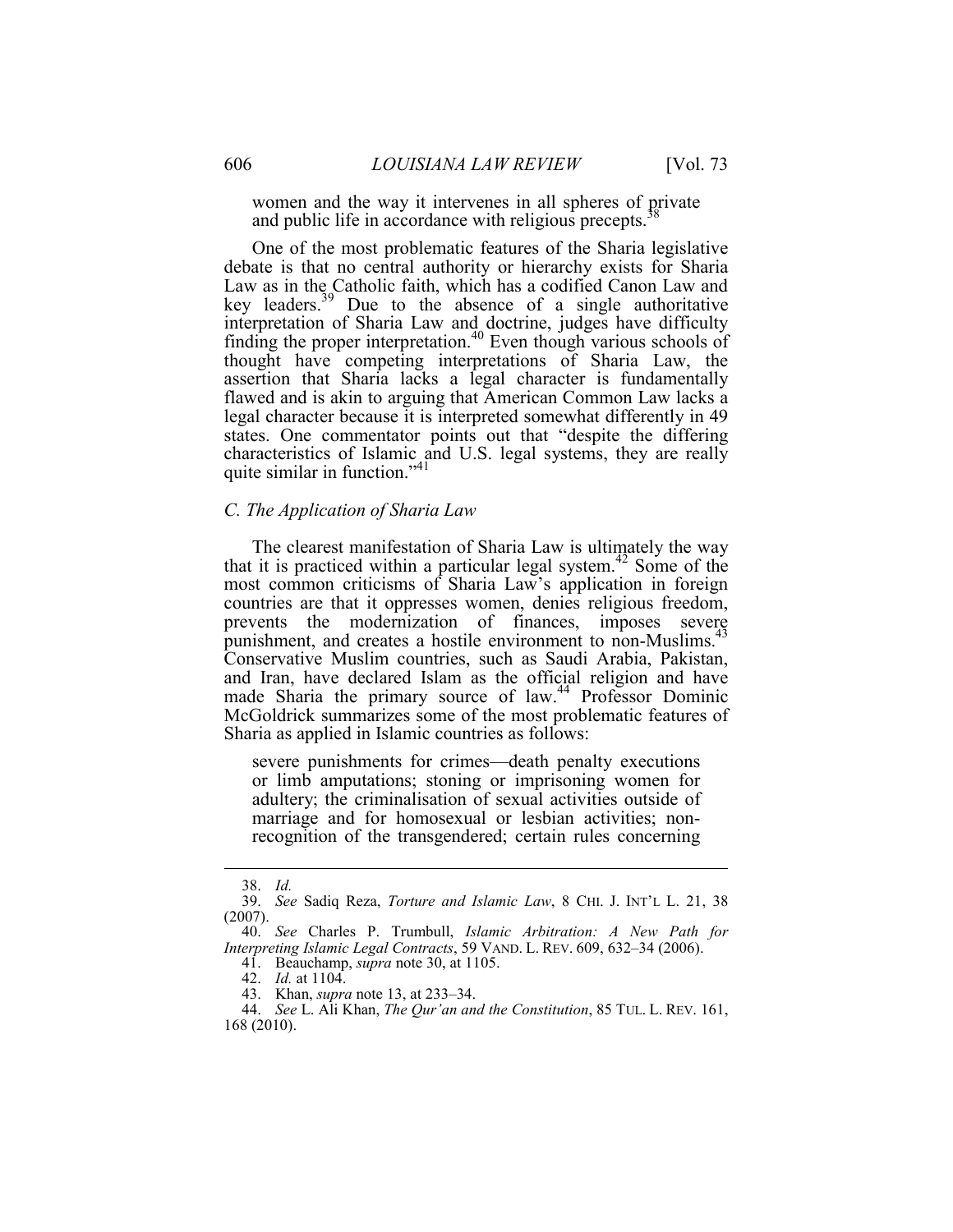marriage and polygamy, even with more modern legislative and administrative limitations and restrictions on it that make polygamy difficult; honour killings or attacks; Talaq, i.e., unilateral divorce by men, without the consent of the wife, even with more modern legislative and administrative limitations and restrictions on it; allowing women divorce with their husband's consent but only upon the basis of foregoing financial benefits; child custody only for fathers; lack of succession rights for women, illegitimate children and female children; penalties for apostasy; and the absence [of] adoption. $45$ 

The application of these discordant features of Sharia Law is wholly inconsistent with U.S. and state constitutional rights and state public policy. These discordant features are the true impetus for legislative efforts to combat the use or application of Sharia Law in state courts.

## II. THE RISE OF SHARIA LAW: A GLOBAL AND AMERICAN REVIEW

One of the most critical concerns about legislative efforts to combat Sharia Law is whether the growing influence of Sharia Law in state courts is even a problem that should be addressed. Thus, this Part explicates the specific reasons why particular and direct steps need to be taken to address the widespread influence of Sharia Law across the globe.

## *A. The Global Rise of Sharia Law*

 $\overline{a}$ 

Sharia Law's significance will likely continue to be a rising force on the global stage as the Muslim population worldwide is expected to significantly increase.<sup>46</sup> An example of this global rising force is that a growing number of Muslim countries have renewed their commitments to Sharia Law, including the introduction of a supremacy clause in their national constitutions that effectively abrogates laws that conflict with Sharia.<sup>47</sup> In addition, recent world events indicate that there is global

 *Laws*, 9 HUM. RTS. L. REV. 603, 621–22 (2009) (citations omitted). 45. Dominic McGoldrick, *Accommodating Muslims in Europe: From Adopting Sharia Law to Religiously Based Opt Outs from Generally Applicable*

 <sup>46.</sup> *See* Grossman, *supra* note 10 (noting that the worldwide Muslim population is expected to grow by over 30%).

 providing that Sharia law trumps any other source. *Id.*  47. Khan, *supra* note 13, at 235. Khan explains that Afghanistan, Pakistan, and Egypt each have included within their constitutions a supremacy clause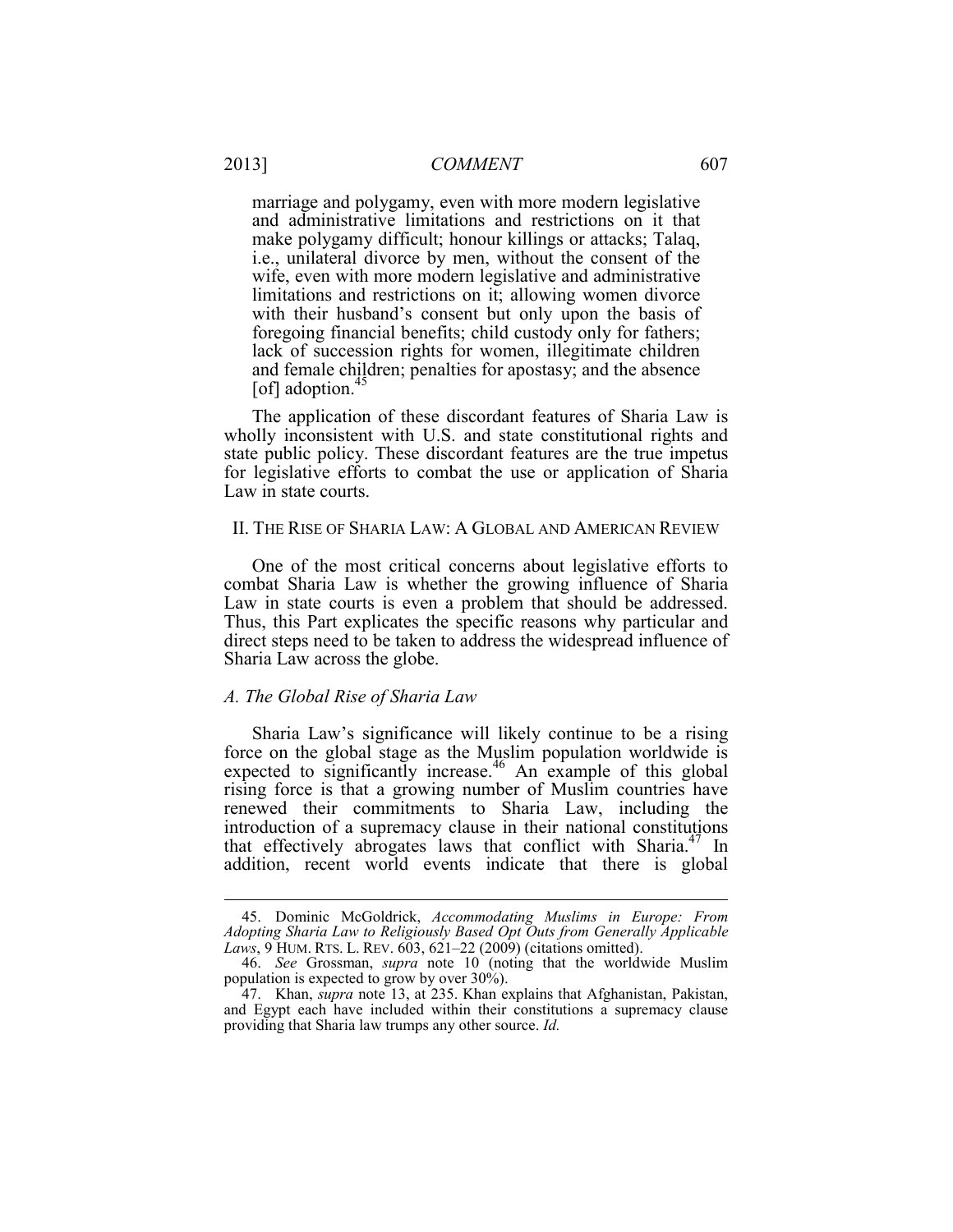movement toward Sharia Law's expanded use. In Libya, for instance, the overthrow and subsequent killing of Moammar Gadhafi has set the stage for Sharia Law's declaration as the basic source of law; if this happens, all laws that conflict with Sharia will be nullified.<sup>48</sup>

rights."<sup>53</sup> The study further asserts that "Sharia rulings contain This global wave of Sharia Law has also impacted the legal systems of several Western European countries.<sup>49</sup> The most notable example is the United Kingdom, where Sharia courts have become increasingly influential.<sup>50</sup> In February 2008, Archbishop of Canterbury Rowan Williams started a political firestorm when he argued that the rise of Sharia Law "seem[s] unavoidable."<sup>51</sup> Indeed, the United Kingdom has used Sharia courts since 2008 in Muslim civil cases.<sup>52</sup> A report by Civitas, an independent British think tank, claims that these courts have the potential to hand down rulings that are incompatible with British law "because they are linked to elements in Islamic law that are seriously out of step with trends in Western legislation that derive from the values of the Enlightenment and are inherent in modern codes of human great potential for controversy and may involve acts contrary to UK legal norms and human rights legislation."<sup>54</sup>

 The British Sharia model has consequently served as a rallying cry for radical Muslims in Australia to demand a similar separate legal framework that recognizes Sharia Law.55 Alas, other Western countries have seen a similar increase in the demand for and use of

 50. *See* Civitas: The Institute for the Study of Civil Society, *Sharia Courts Should Not Be Recognised Under the Arbitration Act*, CIVITAS.ORG.UK (June 29, 2009), http://www.civitas.org.uk/press/prcs91.php.

 51. *See* Mark L. Movsesian, *Fiqh and Canons: Reflections on Islamic and Christian Jurisprudence*, 40 SETON HALL L. REV. 861, 881 (2010).

53. Civitas, *supra* note 50.

54. *Id.*

1

 55. *See* Chris Merritt, *Local Islamists Draw on British Success in Bid for Sharia Law*, THE AUSTRALIAN, Oct. 7, 2011, at 29.

 <sup>48.</sup> *See* Mary Beth Sheridan, *Libya Declares Liberation Days After Gaddafi Death*, WASH. POST, Oct. 24, 2011, at A10.

 explains that Muslims have increasingly settled in secular countries and have 49. *See generally* Almas Khan, *The Interaction Between Shariah and International Law in Arbitration*, 6 CHI. J. INT'L L. 791, 795 (2006). Khan sought to establish a modified legal framework rather than to complete assimilation. *Id. See also* Mathias Rohe, *Shari'a in a European Context*, *in*  LEGAL PRACTICE AND CULTURAL DIVERSITY 93 (Ralph Grillo et al. eds., 2009) (recognizing that "Shari'a has entered European parliaments, administrations, and courts").

 52. Abul Taher, *Revealed: UK's First Official Sharia Courts*, SUNDAY TIMES (Sept. 14, 2008), *available at* http://www.ctwilcox.com/articles/uksharia courts.pdf.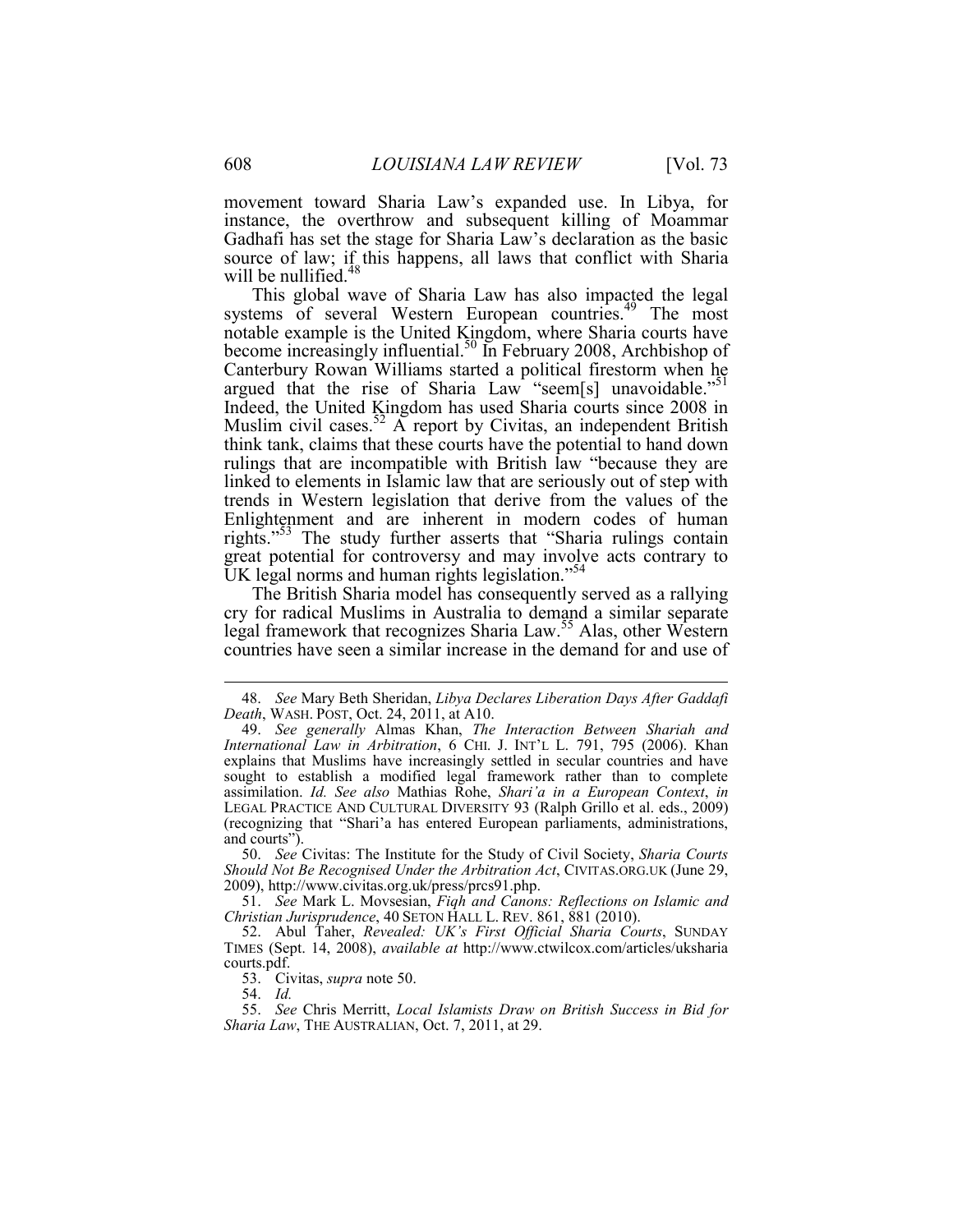Paris.<sup>56</sup> Additionally, the Center for Islamic Pluralism (CIP) issued Sharia Law in their countries. A recent report by the French intellectual think tank L'Institut Montaigne warns that Sharia Law is rapidly displacing French Civil Law in many parts of suburban a report indicating that Sharia Law is also a growing issue in Germany, The Netherlands, France, and Spain.<sup>5</sup>

## *B. The Growing Influence of Sharia Law in the United States*

The global Sharia wave has reached the shores of the United States. In 2011, an adjunct professor of law at Rutgers Law School and Pace Law School created a website that actively promotes the use of Sharia Law in American courts.<sup>58</sup> Furthermore, Islamic Law has undoubtedly had an increased role in American courts.<sup>59</sup> A recent study by the Center for Security Policy found that Sharia Law has been applied or recognized in 23 states across the country.<sup>60</sup> This comprehensive study identified 150 cases involving Sharia Law's use in state courts.<sup>61</sup> Twenty-nine of these cases were designated as "highly relevant," meaning that the use or consideration of Sharia Law conflicted with constitutional protections or state public policy at either the trial court or appellate court level.<sup>62</sup> In addition, the study identified 21 cases

 <sup>56.</sup> *See* Soeren Kern, *French Suburbs Becoming 'Separate Islamic Societies'*, GATESTONE INSTITUTE (Oct. 10, 2011, 4:45 AM), http://www.gatestoneinstitute. org/2487/french-suburbs-islamic-societies (discussing the report).

 VELI SIRIN, DAUT DAUTI & QANTA AHMED, CTR. FOR ISLAMIC PLURALISM, A 57. IRFAN AL-ALAWI, STEPHEN SULEYMAN SCHWARTZ, KAMAL HASANI, GUIDE TO SHARIAH LAW AND ISLAMIST IDEOLOGY IN WESTERN EUROPE 2007– 2009 (2009), *available at* http://www.islamicpluralism.org/documents/shariahlaw-islamist-ideology-western-europe.pdf. *See also* Rohe, *supra* note 49, at 93.

 <sup>58.</sup> *See* SHARIA IN AMERICA, http://shariainamerica.com (last visited Feb. 23, 2012).

 under the judicial doctrine of comity.). 59. *See, e.g.*, Karson v. Soleimani, Nos. B216360, B219698, 2010 WL 2992071 (Cal. Ct. App. Aug. 2, 2010) (Appellate court reversed the trial court's finding that Iran was a more appropriate forum under the doctrine of *forum non conveniens* because Iran lacked due process protections.); *see also* Tarikonda v. Pinjari, No. 287403, 2009 WL 930007 (Mich. Ct. App. Apr. 7, 2009) (Appellate court reversed a decision that enforced a unilateral divorce decree from India

 60. CTR. FOR SEC. POLICY, SHARIAH LAW AND AMERICAN STATE COURTS: AN ASSESSMENT OF STATE APPELLATE COURT CASES (2011), *available at* http: //shariahinamericancourts.com/wp-content/uploads/2011/06/Sharia\_Law\_And\_ American\_State\_Courts\_1.4\_06212011.pdf.

 <sup>61.</sup> *See id.*

 <sup>62.</sup> *Id.*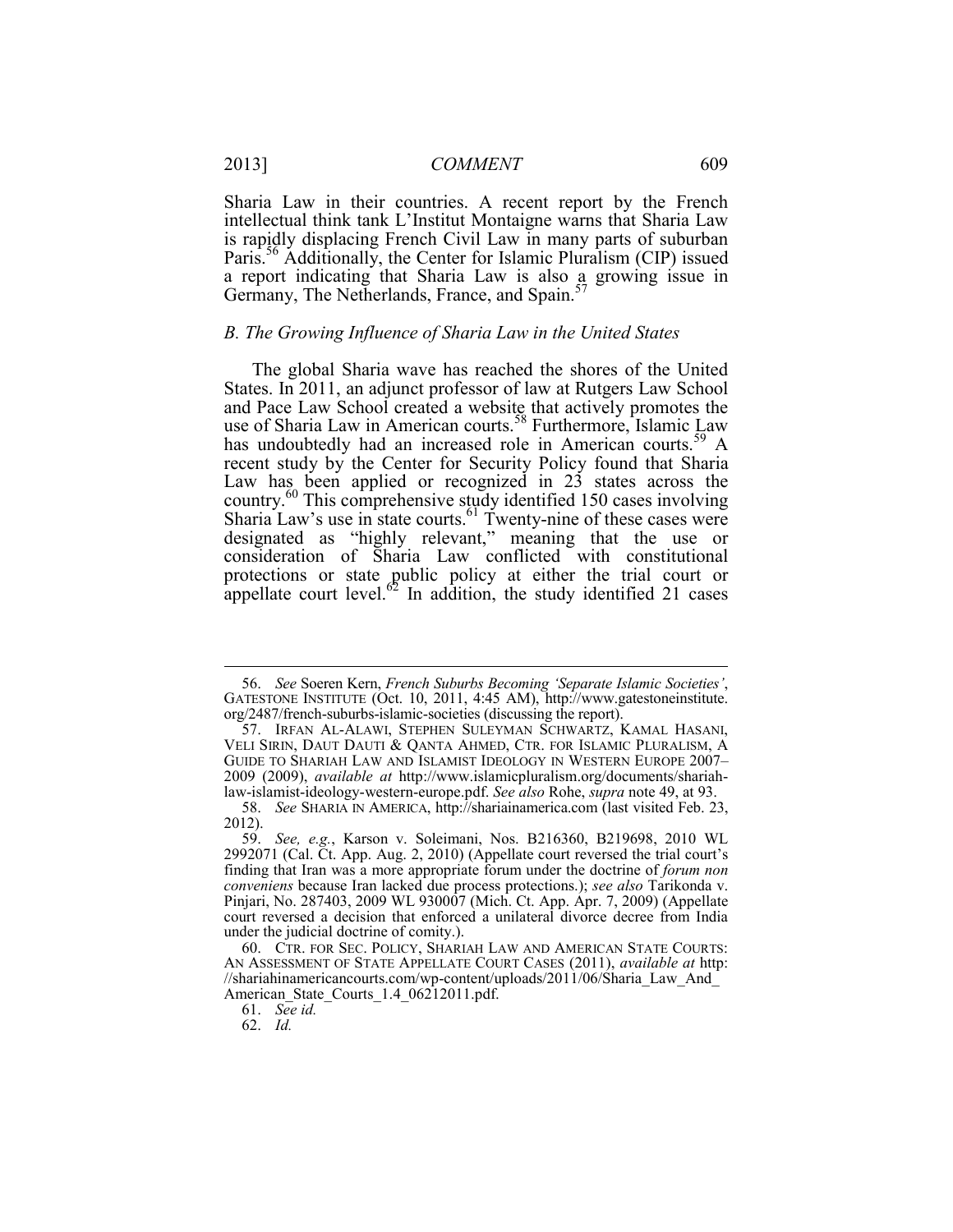that were deemed "relevant," meaning that Sharia Law was a significant factor in a judicial decision. $63$ 

 court noted that the well-being and interests of the family were "to Many of the cases analyzed in the Center for Security Policy study show that state court judges have allowed Sharia and foreign law sources to trump constitutionally protected rights, most notably in child custody and divorce cases.<sup>64</sup> In *Hosain v. Malik*, for instance, a Maryland appellate court affirmed a decision that directly conflicted with the interests of a mother and her child.<sup>65</sup> The mother, along with her daughter, fled Pakistan to the United States after the mother was accused of adultery and subject to death by stoning.<sup>66</sup> In response, the father, a Pakistani citizen, obtained a Pakistani custody order at a hearing in which the mother did not attend out of fear of arrest and a possible death sentence.<sup>67</sup> Several years later, the mother filed for custody in Maryland, but the state court denied her custody after applying relevant Pakistani customs, cultures, and mores, rather than a decision "based on Maryland law, i.e., American cultures and mores."<sup>68</sup> The appellate be facilitated by adherence to Islamic teachings, [and] one would expect that a Pakistani court would weigh heavily the removal of the child from that influence as detrimental."69 The court further explained: "It certainly is not our task on this appeal to attempt to reorder the priorities of the Pakistani court . . . ."70 After that decision, one commentator argued that "[b]ecause such rules do not remotely parallel the best interests criteria of Maryland, the Court of Special Appeals failed in its duty as parens patriae [sic] to protect the Malik child."<sup>11</sup>

<u>.</u>

 <sup>63.</sup> *Id.*

 (Appellate court enforced a Lebanese custody order giving custody to the 64. *See In re* Marriage of Malak, 227 Cal. Rptr. 841 (Cal. Ct. App. 1986) husband even though the trial court found that the Islamic court denied due process and did not base its ruling on the best interests of the child.); *see also In re* Makhlouf, 695 N.W.2d 503 (Iowa Ct. App. 2005) (Appellate court enforced a Jordanian Sharia court decision that granted custody to the father because the mother had remarried.).

<sup>65. 671</sup> A.2d 988 (Md. Ct. Spec. App. 1996).

 66. *Id.* at 1006.

 <sup>67.</sup> *Id.* at 1021.

 <sup>68.</sup> *Id.* at 1000.

 <sup>69.</sup> *Id.* at 1001.

<sup>70.</sup> Id.

 BRANDEIS J. FAM. L. 423, 443 (1998). Henderson advises that "state courts should 70. *Id.* 71. Monica E. Henderson, *U.S. State Court Review of Islamic Law Custody Decrees—When Are Islamic Custody Decrees in the Child's Best Interest?*, 36 be circumspect of foreign custody decrees based on Islamic law." *Id.* at 424.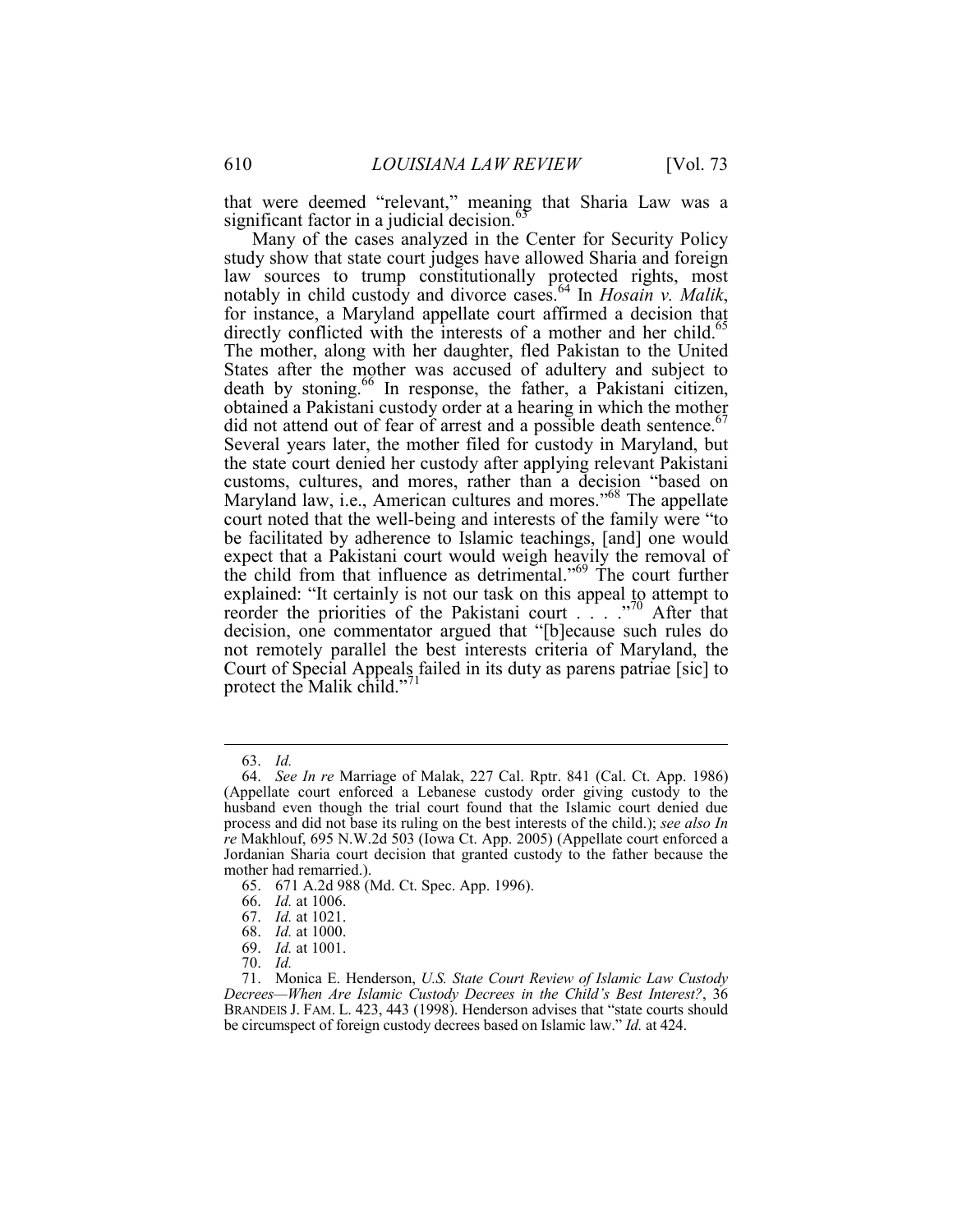children should not be forced to play legal Russian roulette."<sup>74</sup> Although courts should categorically reject claims based on Islamic Law when it conflicts with public policy, the Center for Security Policy report and relevant jurisprudence show that this is certainly not always the case.<sup>72</sup> The precise number of cases involving Sharia Law or other foreign legal doctrines is very difficult to determine because most trial court judgments are not widely available.<sup>73</sup> One commentator contends that "even if the majority of demands for sharia [sic] are denied, women and

Furthermore, the use of Sharia Law in American courts has not been confined to family law matters, as evidenced in *Saudi Basic Industry Corporation v. Mobil Yanbu Petrochemical Company*. 75 In that case, the Delaware Supreme Court determined that the trial court properly analyzed a tort counterclaim based on Sharia and Saudi Arabian law.76 The court noted that the "trial judge went to extraordinary lengths to understand the applicable Saudi law and to make rulings that were consistent with the numerous Saudi law sources presented to her."<sup>77</sup> The court then described how the trial court properly applied Sharia legal analysis.<sup>78</sup> Consequently, both the trial court and appellate decisions "are perhaps the clearest examples of how U.S. courts' misguided reliance on Islamic legal experts to adjudicate issues involving Islamic law is creating bad  $law.$ "7

Additional non-family law cases exist in which courts have become entangled in Islamic Law.80 For example, in *National Group for Communications & Computers Limited v. Lucent Technologies International Inc*., a U.S. district court looked to both Saudi Arabian legal principles and Islamic Law in evaluating a telecommunications contract. $81$  The court specifically cited several of the Prophet Mohammad's statements to support its decision.<sup>82</sup> The growing problem of courts getting involved in matters

 <sup>72.</sup> *See* CTR. FOR SEC. POLICY, *supra* note 60.

 73. *See* Stephen Gelé, *Southern Poverty Law Center on Sharia in U.S.*  -Shariah-in-American-Courts--Move-On--Nothing-To-See-Here. *Courts: Move On, Nothing to See Here*, BREITBART (Jun. 20, 2011), http:// www.breitbart.com/Big-Peace/2011/06/20/Southern-Poverty-Law-Center-on

 <sup>74.</sup> *Id.* 

<sup>75. 866</sup> A.2d 1 (Del. 2005).

 <sup>76.</sup> *See id.*

 *ghasb* (usurpation) applied. 77. *Id.* at 30. In this case, the issue involved circumstances under which

 78. *Id.*

 79. Beauchamp, *supra* note 30, at 1113.

 <sup>80.</sup> *See* Trumbull, *supra* note 40, at 633–34.

<sup>81. 331</sup> F. Supp. 2d 290 (D.N.J. Mar. 1, 2004).

 <sup>82.</sup> *See id.*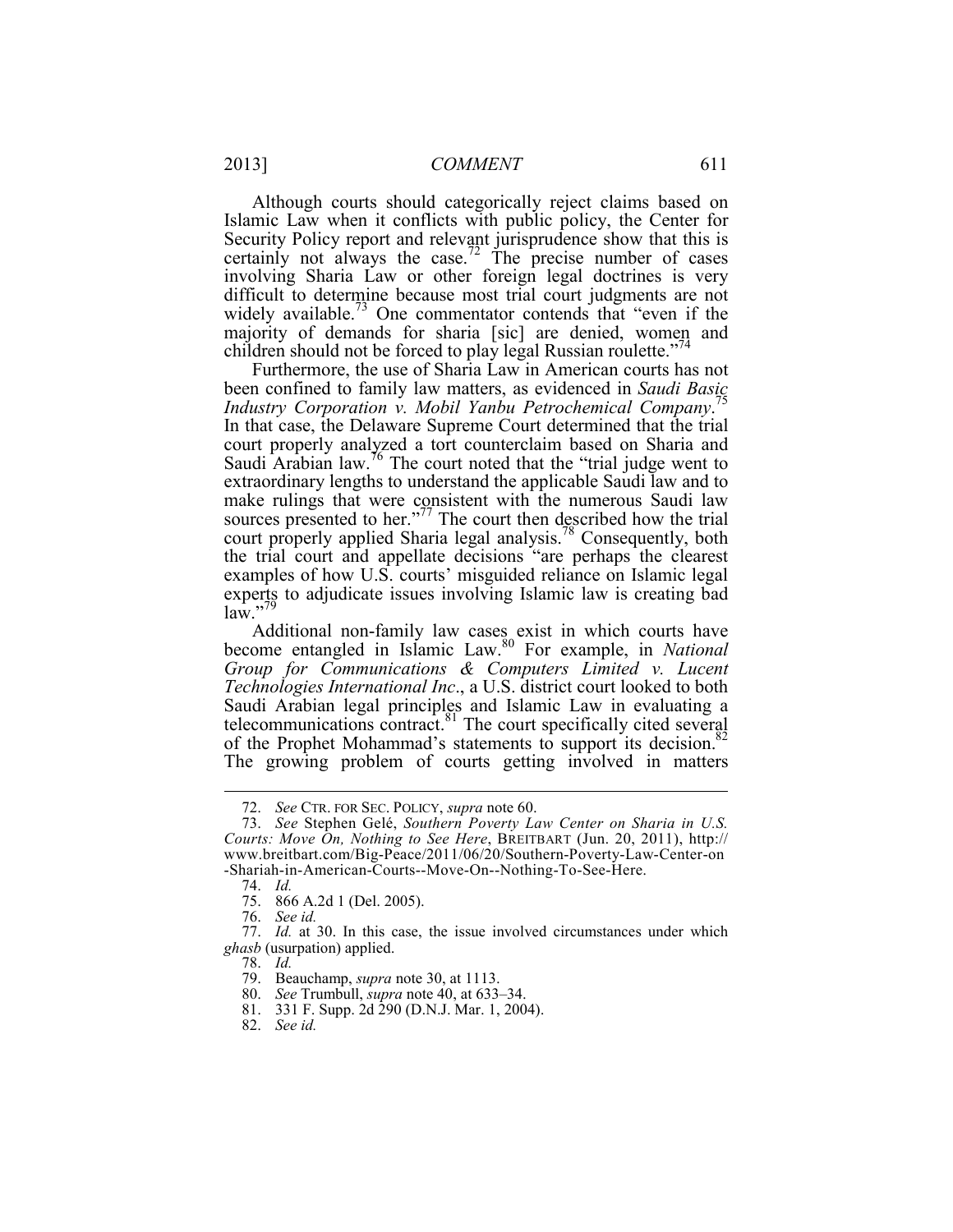regarding Sharia Law has led to "court decisions that put U.S. judges and juries in roles that they are ill-equipped to fulfill, and which are inaccurate portrayals of how Islamic law functions."<sup>83</sup>

 order against a Muslim husband who physically abused his The debate over the Sharia bills in the United States reached a fever pitch when a New Jersey judge refused to issue a restraining pregnant wife and forced her to engage in sexual intercourse over several weeks.<sup>84</sup> The judge held that the husband did not have the necessary criminal intent to rape his wife because he believed that his Islamic faith permitted him to have sex with her whenever he desired.<sup>85</sup> The judge relied on testimony from the husband's imam, an Islamic religious leader, that a wife must comply with her husband's sexual demands.<sup>86</sup> The court record graphically illustrated the severe bruises that the wife experienced from the systematic beatings and forced sex. $87$  In 2010, a state appeals court overturned this decision and explained that the case "presents a conflict between the criminal law and religious precepts."<sup>88</sup> The appellate court reasoned: "In resolving this conflict, the judge determined to except defendant from the operation of the State's statutes *as the result of his religious beliefs*. In doing so, the judge was mistaken."<sup>89</sup> The movement to ban Sharia Law from consideration in state courts spread rapidly as a result of this case.<sup>90</sup>

## III. THE STATE LEGISLATIVE BILLS AGAINST SHARIA LAW AND FOREIGN LAW

The legislation designed to combat the rising influence of Sharia and foreign law in American courts can be broken down into two distinct categories: Sharia-specific bills and facially neutral foreign-law bills. This Part explains and deconstructs these legislative efforts.

<u>.</u>

 <sup>83.</sup> Beauchamp, *supra* note 30, at 1119.

 <sup>84.</sup> *See* S.D. v. M.J.R., 2 A.3d 412 (N.J. Super. Ct. App. Div. 2010).

 <sup>85.</sup> *Id.* at 428.

 <sup>86.</sup> *Id.* at 426–27.

 her to undress, pinched her private areas, pulled her pubic hair, and caused her vagina to become severely swollen. 87. *See id.* at 421–24. The wife vividly described how her husband forced

 <sup>88.</sup> *Id.* at 432–33.

 <sup>89.</sup> *Id.* at 433 (emphasis added).

 <sup>90.</sup> *See* Maxim Lott, *Advocates of Anti-Shariah Measures Alarmed by Judge's Ruling*, FOXNEWS.COM (Aug. 5, 2010), http://www.foxnews.com/us/ 2010/08/05/advocates-anti-shariah-measures-alarmed-judges-ruling.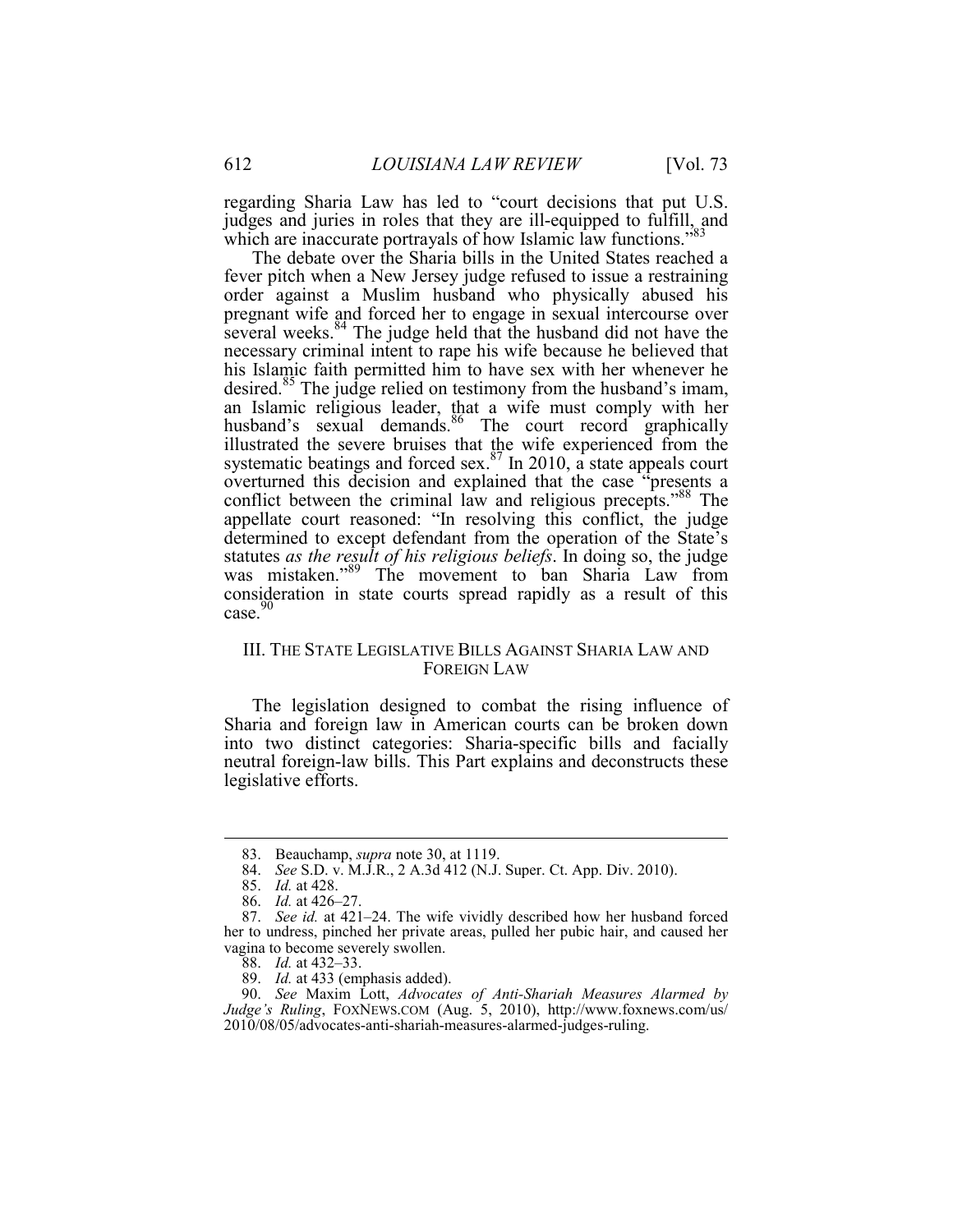## *A. Sharia-Specific Bills*

A number of states have either considered or enacted laws that specifically mention Sharia Law. In 2010, the Arizona House of Representatives considered House Bill 2379, known as the Arizona Foreign Decisions Act, which provided that state courts could not use, implement, or refer to any body of religious sectarian law in any decision, finding or opinion. The bill defined religious sectarian law to include "Sharia law, Canon law, Halacha and Karma."92 In 2011, the Iowa Legislature considered a bill designed to ensure that "courts [do not] consider international law or Sharia law."<sup>93</sup> Several other states have also proposed similar bills that specifically identify Sharia Law.<sup>9</sup>

The most decisive battles over Sharia-specific legislation have taken place in Oklahoma. On November 2, 2010, State Question 755 (SQ 755), which aimed to amend the Oklahoma Constitution, passed with more than  $70\%$  of the vote.<sup>95</sup> SQ 755 "forbids state courts from considering international law or Sharia law when deciding cases."<sup>96</sup> Shortly after its passage, Muneer Awad, executive director of the Oklahoma Chapter of the Council on American–Islamic Relations, filed suit in a federal district court in Oklahoma to prevent the State Election Board from certifying the election results.<sup>97</sup> On November 29, 2010, the district court held that SQ 755 violated the United States Constitution's Religion Clauses and issued a preliminary injunction.98 Furthermore, the district court found that Sharia Law is not actually law because it lacks a legal character. Instead, the court viewed Sharia Law as a set of religious traditions that differ among Muslims and that merely give guidance to Muslims.<sup>99</sup> The district court reasoned that any state effort to prohibit Sharia Law's use or consideration would require courts to determine its content; this in turn would

<sup>91.</sup> H.R. 2582, 50th Leg., 1st Reg. Sess. (Ariz. 2011).

 <sup>92.</sup> *Id.* 

 93. H.R.J. Res. 14, 84th Gen. Assemb. (Iowa 2011).

 <sup>94.</sup> *See, e.g.*, H.R. 597, Reg. Sess. (Ala. 2011); S. 62, Reg. Sess. (Ala. 2011); H.R.J. Res. 31, 96th Gen. Assemb., 1st Reg. Sess. (Mo. 2011); S.J. Res. 18, 50th Leg. Sess., 1st Sess. (N.M. 2011); H.R.J. Res. 8, 61st Leg., Gen. Sess. (Wyo. 2011); H.R. 301, 126th Leg. (Miss. 2011).

 <sup>95.</sup> Barbara Hoberock, *Suit Filed over Shariah Law Question*, TULSA WORLD (Nov. 4, 2010, 8:16 AM), http://www.tulsaworld.com/news/article. aspx?subjectid=11&articleid=20101104\_11\_0\_OKLAHO957185.

 <sup>96.</sup> *Id.*

 97. *Id.* 98. Awad v. Ziriax, 754 F. Supp. 2d 1298, 1308 (W.D. Okla. Nov. 29, 2010).

 <sup>99.</sup> *Id.* at 1306.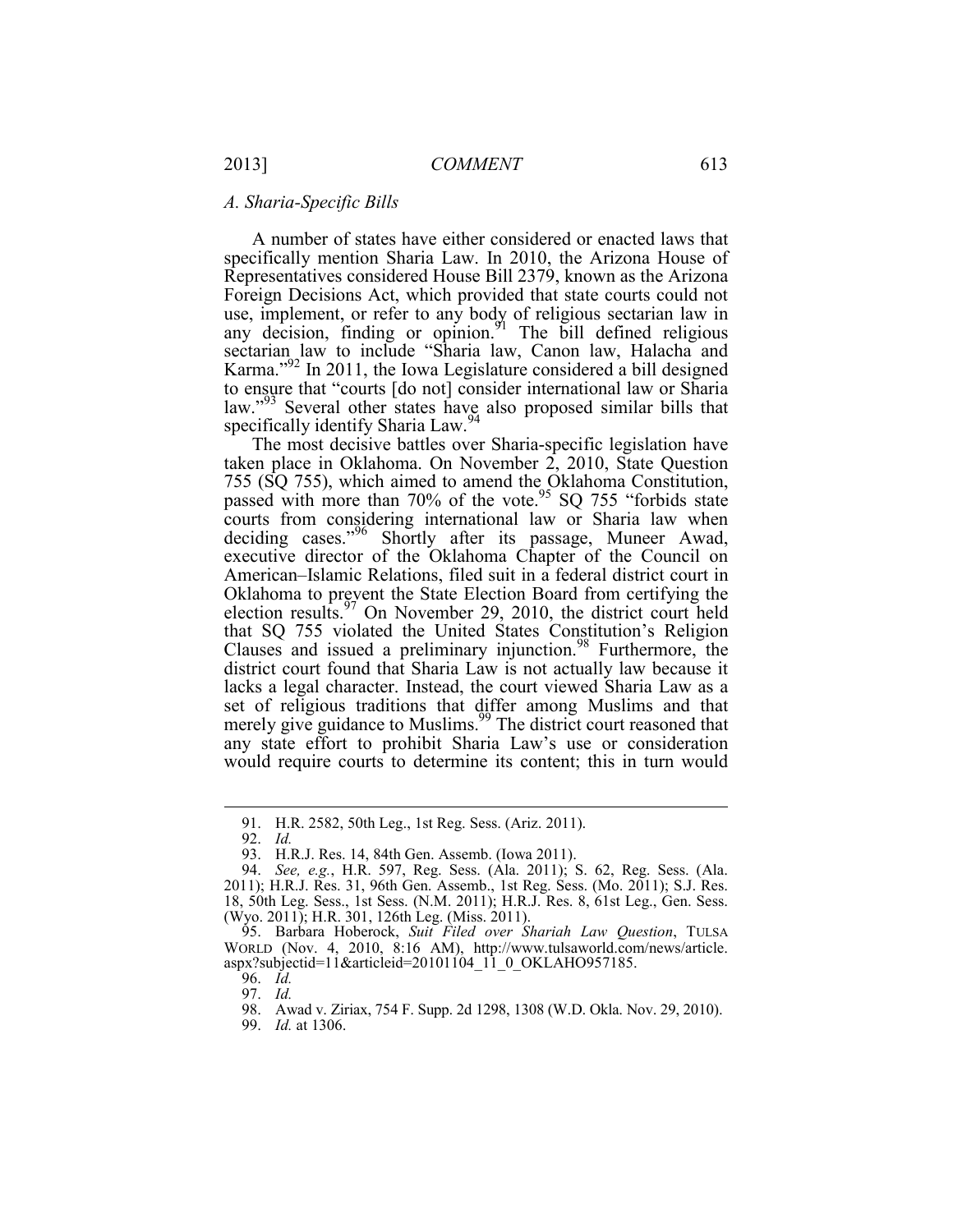cause unnecessary intrusion into an adherent's religious beliefs and doctrines.<sup>100</sup> The Tenth Circuit later affirmed this decision.<sup>101</sup>

## *B. Facially-Neutral Bills: The American Laws for American Courts (ALAC) Act*

Several states have considered or introduced bills that do not specifically mention Sharia Law but instead seek to prevent or limit the use of foreign law in state courts.<sup>102</sup> The American Public Policy Alliance (APPA), a nonpartisan advocacy organization, has spearheaded the effort to combat the use of foreign law in American courts by drafting model legislation called the American Laws for American Courts (ALAC).<sup>103</sup> In a nutshell, ALAC is designed to prevent judicial enforcement of foreign law when the enforcement violates constitutional protections and public policy.104 ALAC defines foreign law as "any law, legal code, or system of a jurisdiction outside of any state or territory of the United States, including, but not limited to, international organizations and tribunals, and applied by that jurisdiction's courts, administrative bodies, or other formal or informal tribunals."105 The APPA notes that the bills do not just address Sharia and foreign sources of law, but they also target transnationalism, which the APPA defines as "the documented creep of foreign and anti-public policy laws being recognized by state and federal courts."<sup>106</sup>

In 2010, the Louisiana legislature passed Louisiana Revised Statutes section 9:6001, which is essentially a carbon copy of ALAC.<sup>107</sup> A similar bill was passed that same year in Tennessee.<sup>108</sup> In 2011, Arizona passed House Bill 2064, which is based in part on ALAC but is less comprehensive than the bills passed in Louisiana

 <sup>100.</sup> *Id.*

 <sup>101.</sup> *See* Awad v. Ziriax, 670 F.3d 1111 (10th Cir. 2012).

 <sup>102.</sup> *See infra* notes 107–09 and accompanying text.

<sup>103.</sup> Am. Pub. Policy Alliance, *Legislation > American Laws for American Courts Model Act*, http://publicpolicyalliance.org/legislation/model-alac-bill/ (last visited Nov. 7, 2011).

 <sup>104.</sup> *See id.* 

 <sup>105.</sup> *Id.* 

<sup>106.</sup> Am. Pub. Policy Alliance, *Legislation > American Laws for American Courts Frequently Asked Questions, Issues and Objections*, http://public policyalliance.org/legislation/alac-faq/ (last visited Feb. 23, 2012).

 107. *See* LA. REV. STAT. ANN. § 9:6001 (2010). 108. H.R. 3768, Reg. Sess. (Tenn. 2010) (signed into law as TENN. CODE ANN.  $\S 20-15-101$  to  $-106$  (Westlaw 2012)).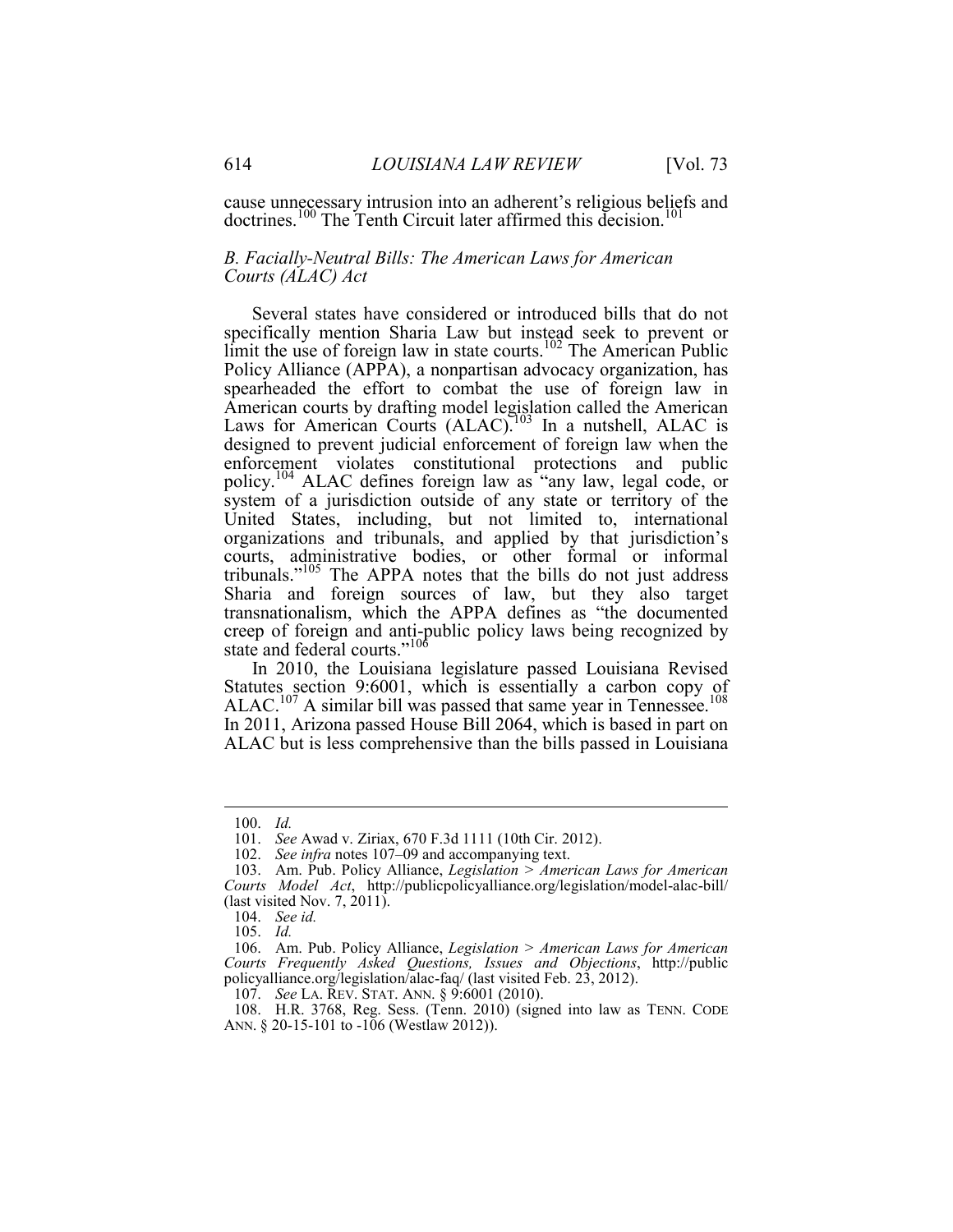and Tennessee.<sup>109</sup> The trajectory of recent state legislative actions shows the high likelihood that the ALAC bills are becoming increasingly popular in state legislatures.<sup>110</sup> Although several ALAC bills have passed, they have not yet been challenged in the courts.

 adjudicative, mediation, or enforcement authority from enforcing a decision rendered violated or would violate a right."<sup>111</sup> In 2011, the A number of states have introduced or considered variations of ALAC. In 2010, the Utah House considered House Bill 296, which sought to prohibit any arbitrator, administrative agency, or other "decision rendered by any legislative, judicial, or other governmental authority of a foreign nation or power if the . . . Alaskan House considered House Bill 88, which sought to prohibit "a court, arbitrator, mediator, administrative agency, or enforcement authority from applying a law, rule, or provision of an agreement that violates an individual's right under the Constitution of the State of Alaska or the United States Constitution."112 A nearly identical bill was considered in Arkansas.<sup>113</sup>

## IV. THE RELIGION CLAUSES AND THE SHARIA BILLS: THE **JURISPRUDENCE**

To properly understand the Sharia Law debate, exploring the Religion Clauses' current understandings and scope is crucial. The First Amendment to the Constitution provides that "Congress shall make no law respecting an establishment of religion, or prohibiting the free exercise thereof."<sup>114</sup> The Sharia Law bill debate has generated concerns that the bills violate First Amendment guarantees regarding the establishment of religion and the free exercise of religion.

## *A. Establishment Clause Overview*

The First Amendment's Establishment Clause has been seen as a safeguard to ensure that the government is neutral toward

<sup>109.</sup> H.R. 2064, 50th Leg., 1st Reg. Sess. (Ariz. 2011). Unlike the bills passed in Louisiana and Tennessee, the Arizona bill goes into much less detail regarding specific enforcement and application.

 110. Jill Schachner Chanen, *The Law of the Land*, A.B.A. J., Apr. 2011, at 14, 14. *See also* H.R. 4769, 96th Leg., Reg. Sess. (Mich. 2011); S. 1294, 113th Reg. Sess. (Fla. 2011); H.R. 45, 151st Gen. Assemb., Reg. Sess. (Ga. 2011).

<sup>111.</sup> H.R. 296, 95th Leg., Gen. Sess. (Utah 2010).

<sup>112.</sup> H.R. 88, 27th Leg., 1st Sess. (Alaska 2011).

 <sup>113.</sup> *See* S. 97, 88th Gen. Assemb. (Ark. 2011).

 <sup>114.</sup> U.S. CONST. amend. I.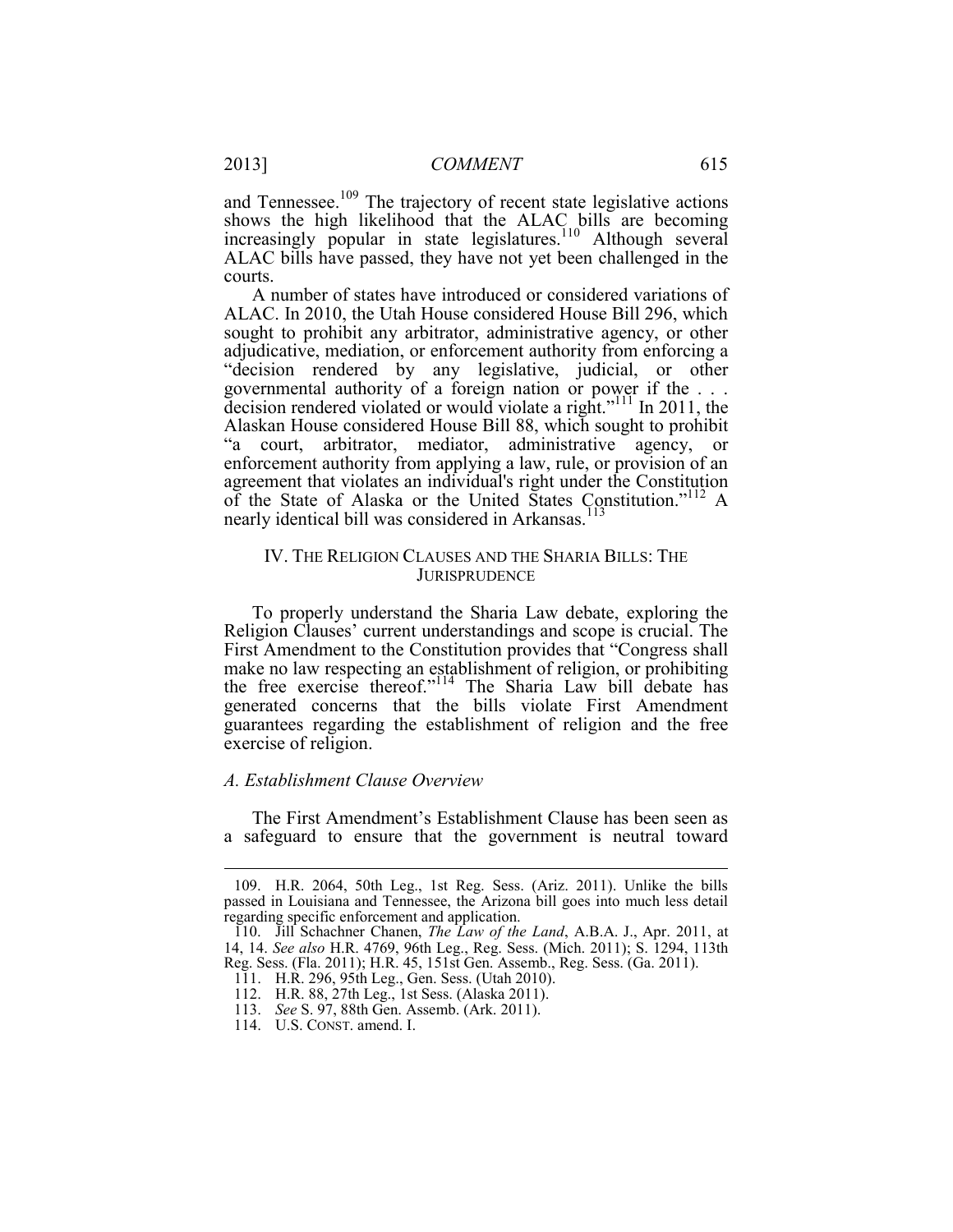religion by not favoring one particular religion or favoring religion over nonreligion.<sup>115</sup> The Supreme Court has stressed that "[t]he clearest command of the Establishment Clause is that one religious denomination cannot be officially preferred over another."<sup>116</sup> In *Everson v. Board of Education of Ewing Township*, the Court upheld a New Jersey law that funded student transportation to both parochial and secular schools.<sup>117</sup> Justice Hugo Black, writing for the majority, stated, "In the words of Jefferson, the clause against establishment of religion by law was intended to erect 'a wall of separation between church and State."<sup>118</sup>

In 1971, the Court established a three-part test for Establishment Clause challenges in *Lemon v. Kurtzman*. 119 First, the statute under scrutiny must have a secular or legislative purpose.<sup>120</sup> Second, the law's principal effect must neither advance nor inhibit religion.<sup>121</sup> Third, the law must not foster an excessive government entanglement with religion.<sup>122</sup> Any government action must pass all three prongs of the *Lemon* test to be consistent with the Establishment Clause.<sup>123</sup>

The Court has stressed caution when walking the fine line between religious and secular issues. In *Hernandez v. Commissioner of Internal Revenue*, for example, the Court underscored the danger of forcing courts to differentiate between religious and secular issues.<sup>124</sup> The Court warned that judicial involvement in the religious–secular divide raises a "central danger against [what] we have held the Establishment Clause guards."<sup>125</sup> Furthermore, in *Presbyterian Church in the United States v. Mary Elizabeth Blue Hull Memorial Presbyterian Church* and its

 <sup>115.</sup> *See* McCreary Cnty., Ky. v. Am. Civil Liberties Union of Ky., 545 U.S. 844, 859 (2005) (explaining that "[t]he touchstone for our [Establishment Clause] analysis is the principle that the 'First Amendment mandates governmental neutrality between religion and religion, and between religion and nonreligion'"(quoting Epperson v. Arkansas, 393 U.S. 97, 104 (1968))).

<sup>116.</sup> Larson v. Valente, 456 U.S. 228, 244 (1982).

<sup>117. 330</sup> U.S. 1 (1947).

 <sup>118.</sup> *Id.* at 16.

 schools, including religious schools, for the teachers' salaries and materials. 119. 403 U.S. 602 (1971). In this case, the Court struck down a Pennsylvania educational act that allowed the state superintendent to reimburse nonpublic

 <sup>120.</sup> *Id.* at 612.

 <sup>121.</sup> *Id.*

 <sup>122.</sup> *Id.* at 613.

 <sup>123.</sup> *Id.* at 612–13.

<sup>124. 490</sup> U.S. 680 (1989). *See also* Watson v. Jones, 80 U.S. 679, 728–31 (1871) (holding that secular courts cannot decide issues of religious law).

 religious issues could possibly constitute "pervasive monitoring"). 125. *Hernandez*, 490 U.S. at 694 (noting that such inquiries into the secular–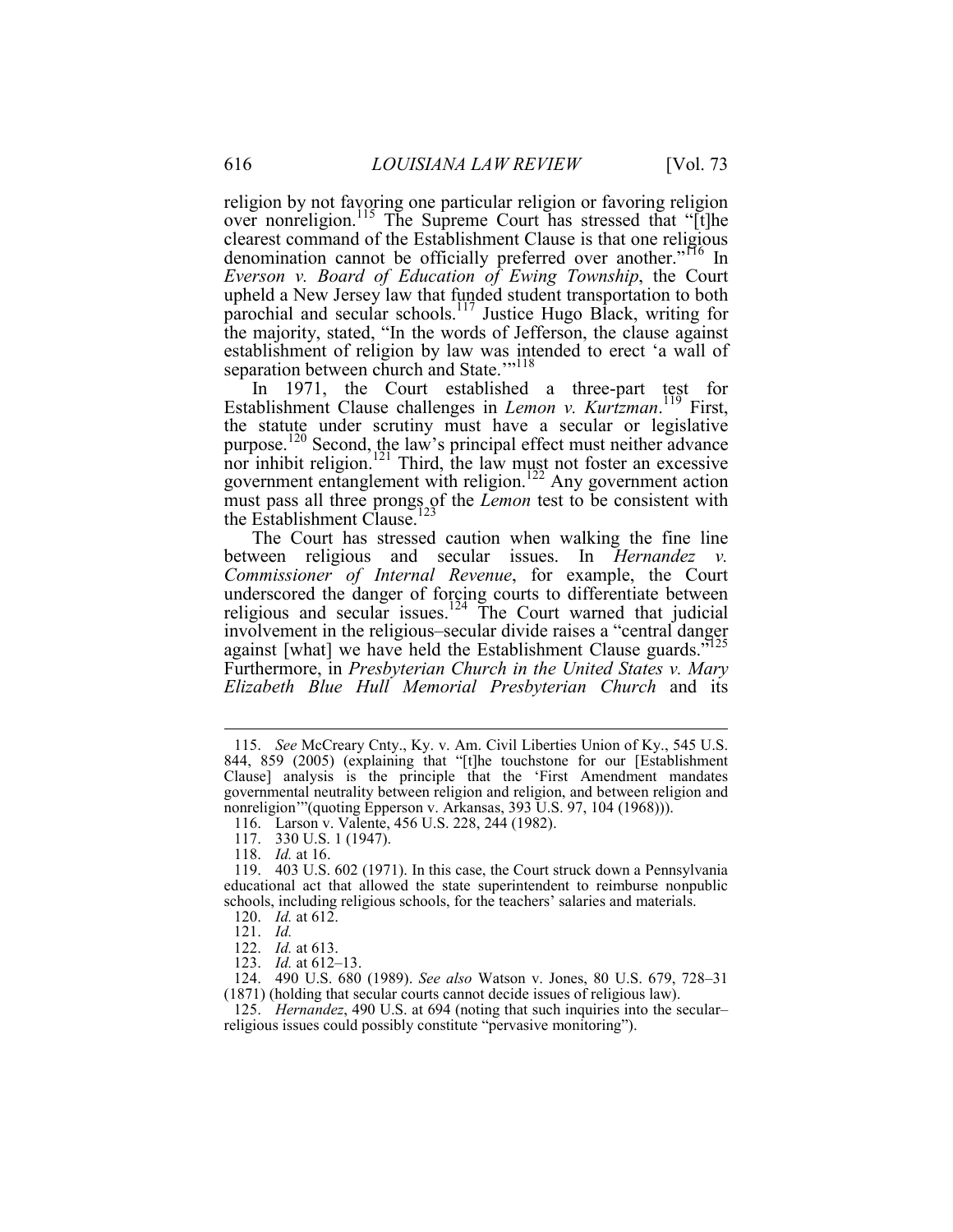progeny, the Court has regularly held that deciding disputes over religious doctrine violates the Establishment Clause.<sup>126</sup>

Despite the jurisprudential popularity of the *Lemon* test, the Court has not always employed the test when evaluating Establishment Clause challenges but sometimes uses an endorsement test or a coercion test.<sup>127</sup> The endorsement test requires examination of whether a reasonable and informed observer would view governmental action or practices as endorsing religion.<sup>128</sup> The coercion test requires courts to evaluate whether the government has coerced "anyone to support or participate in religion or its exercise."<sup>129</sup>

Ultimately, there is still a great deal of confusion and frustration regarding the proper judicial handling of Establishment Clause challenges, with Justice Thomas noting that the "jurisprudence is in hopeless disarray."<sup>130</sup> Similarly, Justice Scalia has argued that the *Lemon* test has led to "seemingly simple mandates [that] have been manipulated to fit whatever result the Court aimed to achieve."<sup>131</sup>

## *B. Free Exercise Clause Overview*

Courts remained relatively silent regarding the Free Exercise Clause in early American constitutional history. The first time the Court closely examined the clause's nature and scope involved the prosecution of a Mormon polygamist in the 1868 case of *Reynolds v. United States*. 132 In *Reynolds*, the Court affirmed the defendant's conviction by flatly rejecting his assertion that he was exempted from the anti-polygamy statute based on his religious beliefs. The Court explained: "Laws are made for the government of actions, and

<sup>126. 393</sup> U.S. 440 (1969) (holding that courts do not have jurisdiction to determine a matter of church doctrine). *See also* Gelé, *infra* note 179 and accompanying text.

 127. *See* B. Jessie Hill, *Of Christmas Trees and Corpus Christi: Ceremonial* argues that it is a guessing game to determine which test will apply. *Deism and Change in Meaning over Time*, 59 DUKE L.J. 705, 728 (2010). Hill

 <sup>128.</sup> *See* Cnty. of Allegheny v. ACLU, 492 U.S. 573, 575–76 (1989) (noting that the endorsement test can be used to evaluate claims under the Establishment Clause in conjunction with the purpose prong of the *Lemon* test).

 a secondary school graduation ceremony unconstitutional after using the 129. *See, e.g.*, Lee v. Weisman, 505 U.S. 577, 592 (1992) (holding prayer at coercion test).

<sup>130.</sup> Rosenberger v. Rector & Visitors of the Univ. of Va., 515 U.S. 819, 861 (1995) (Thomas, J., concurring).

<sup>131.</sup> McCreary Cnty., Ky. v. Am. Civil Liberties Union of Ky., 545 U.S. 844, 900 (2005) (Scalia, J., dissenting).

<sup>132. 98</sup> U.S. 145 (1878).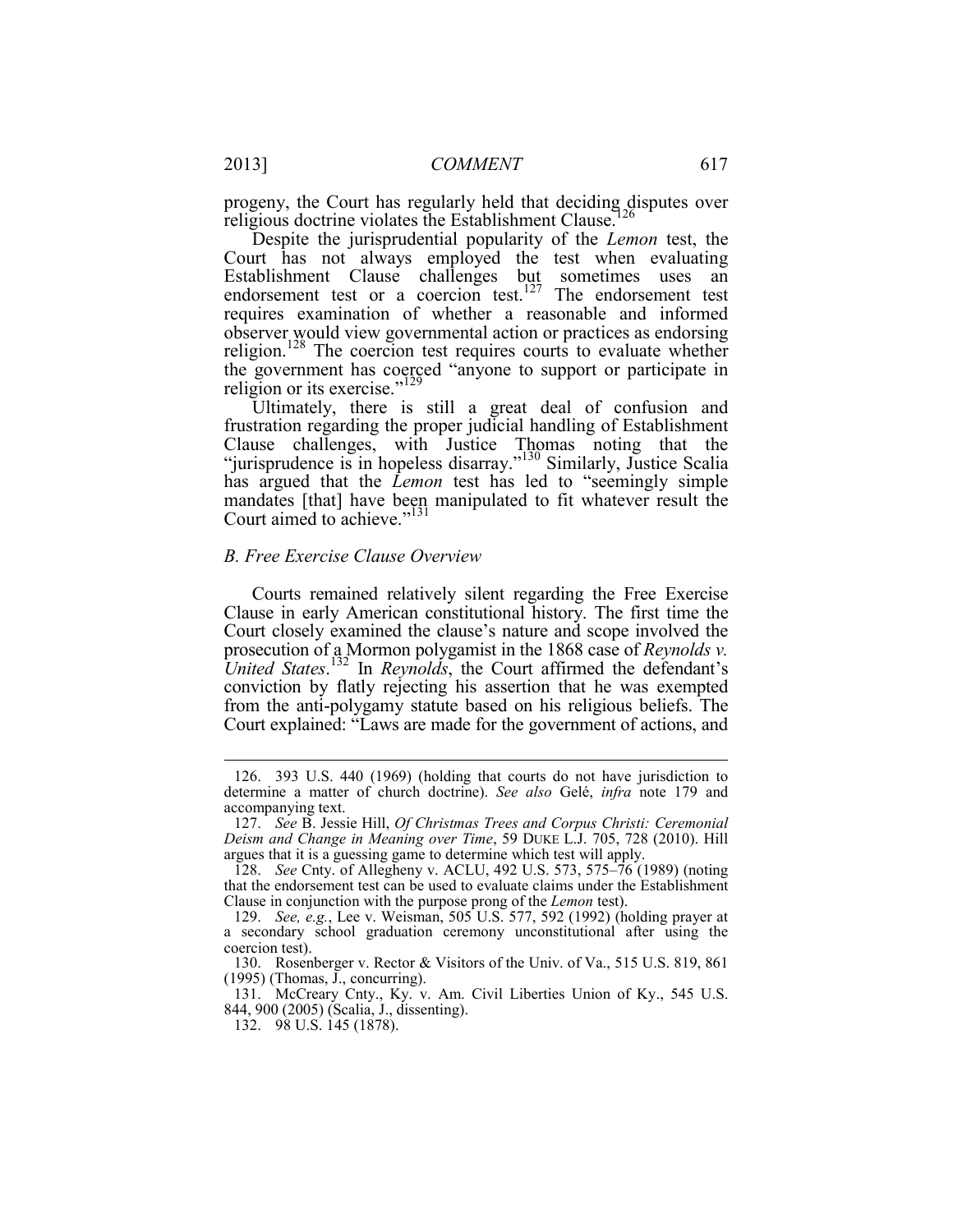make these beliefs impermissibly superior to the law of the land.<sup>134</sup> while they *cannot interfere with mere religious beliefs and opinions, they may with practices*."133 The Court warned that any effort to allow exemptions from the law based on religious beliefs would

The Court later rejected government censorship of religion in *Cantwell v. Connecticut*. 135 In *Cantwell*, the Court reversed the conviction of a Jehovah's Witness charged with soliciting donations without proper local approval.<sup>136</sup> The Court determined that any law granting a public body the function of determining whether a cause is "religious" violates the Free Exercise Clause.<sup>137</sup> The Court underscored, however, that "[c]onduct remains subject to regulation for the protection of society.'

Free Exercise Clause jurisprudence underwent a marked change in the 1960s, when the Warren Court took a more expansive view of religious protections in *Sherbert v. Verner*. 139 In *Sherbert*, the Court reversed a denial of unemployment benefits to a Seventh Day Adventist based on her unwillingness to work on Saturdays, which was against her religious beliefs.140 The Court explained that the government's action substantially burdened the appellant's free exercise of religion because the availability of benefits hinged upon her unwillingness to violate her central religious beliefs, thus effectively creating an impermissible penalty.141 In reversing, the Court established a strict scrutiny standard in Free Exercise Clause analysis requiring the state to show a compelling government interest if the government's action substantially burdened the free exercise of religion.<sup>142</sup>

Decades later, the Court moved in a new jurisprudential direction and limited the Warren Court's expansive protections of the Free Exercise Clause in *Employment Division v. Smith.*143 In *Smith*, the Court held that the Free Exercise Clause did not require Oregon to exempt the sacramental ingestion of peyote by members

 <sup>133.</sup> *Id.* at 166 (emphasis added).

 *Cleveland*, the Court again rejected the religious beliefs defense by affirming the conviction of polygamists under the Mann Act. 134. *Id. See also* Cleveland v. United States, 329 U.S. 14 (1946). In

<sup>135. 310</sup> U.S. 296 (1940).

 <sup>136.</sup> *Id.* at 311.

 <sup>137.</sup> *Id.* at 305.

 <sup>138.</sup> *Id.* at 304. *See also* Prince v. Massachusetts, 321 U.S. 158, 166–67 (1944) (stressing that "[t]he right to practice religion freely does not include liberty to expose the community [to danger]").

<sup>139. 374</sup> U.S. 398 (1963).

 <sup>140.</sup> *See id.*

 <sup>141.</sup> *Id.* at 412–13.

 <sup>142.</sup> *Id.* at 403.

<sup>143. 494</sup> U.S. 872 (1990).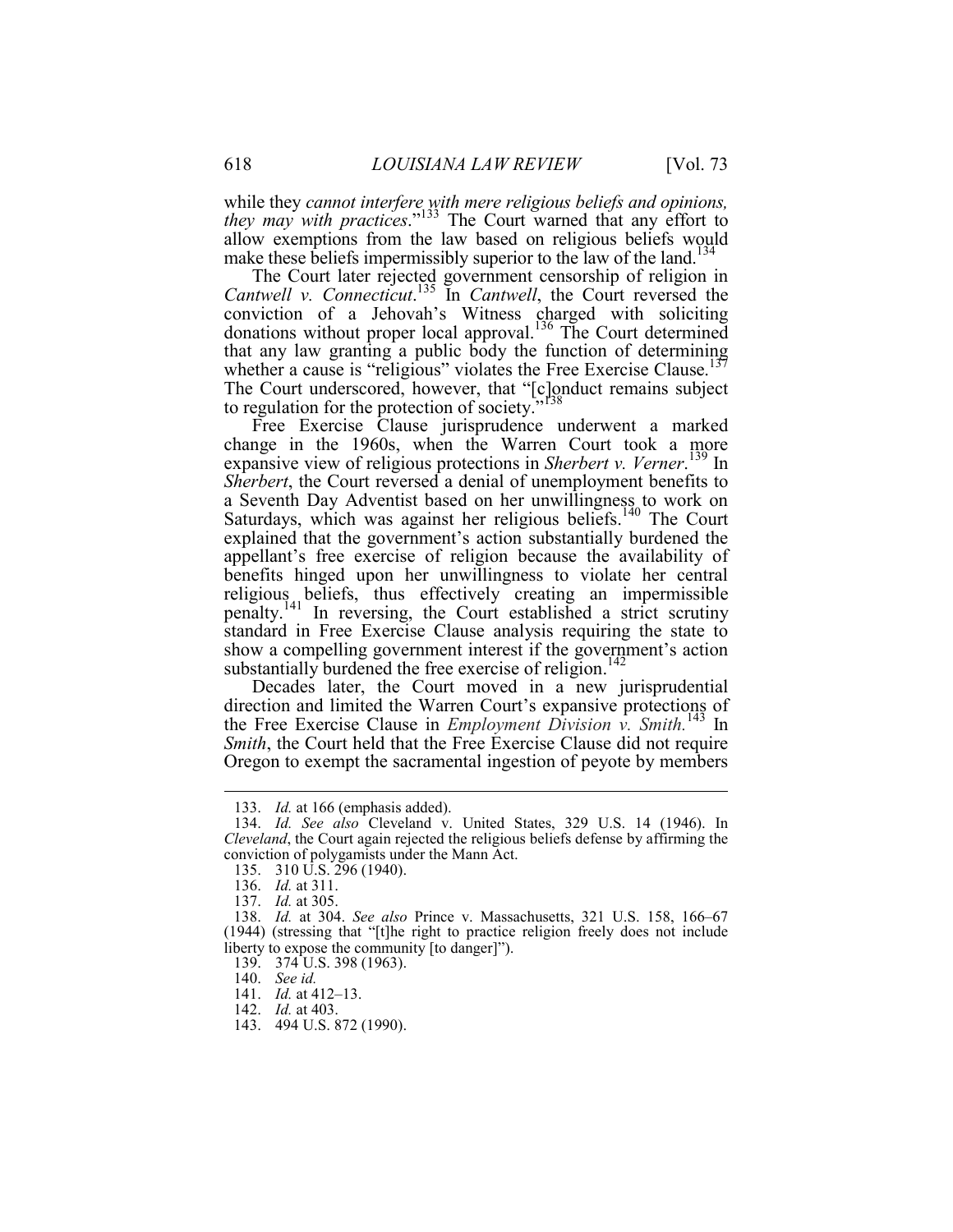of the Native American Church from Oregon's criminal drug laws.<sup>144</sup> The Court explained the new limitations by stating, "The only decisions in which we have held that the First Amendment bars application of a neutral, generally applicable law to religiously motivated action have involved not the Free Exercise Clause alone, but the Free Exercise Clause in conjunction with other constitutional protections."145 One commentator contends that *Smith* is designed "to make sure the rule of law is not upended in the name of religious freedom."<sup>146</sup>

Three years after *Smith*, the Court revisited the Free Exercise Clause in *Church of the Lukumi Babalu Aye, Inc. v. City of Hialeah*. 147 In *Church of Lukumi*, the Court struck down an ordinance banning ritual slaughter, a practice central to the Santeria religion.148 Eleven years later, in *Locke v. Davey*, the Court considered a Free Exercise challenge against a state-funded scholarship program that could not be used to pursue a degree in religion.<sup>149</sup> The Court rejected the argument that the program was presumptively unconstitutional and that it disfavored religion.150 The Court explained:

In the present case, the State's disfavor of religion (if it can be called that) is of a far milder kind. It imposes neither criminal nor civil sanctions on any type of religious service or rite. It does not deny to ministers the right to participate in the political affairs of the community. And it does not require students to choose between their religious beliefs and receiving a government benefit.<sup>151</sup>

The Court stressed that the law merely reflected the state's decision not to fund a specific area of study.<sup>152</sup>

## V. AN APPLICATION OF THE ESTABLISHMENT AND FREE EXERCISE CLAUSE TESTS TO THE SHARIA BILLS

 pass constitutional muster for five reasons. First, Sharia Law has a Under current jurisprudence, Sharia-specific legislation can

 <sup>144.</sup> *Id.* at 890.

 <sup>145.</sup> *Id.* at 881.

<sup>146.</sup> Leslie C. Griffin, Smith *and Women's Equality*, 32 CARDOZO L. REV.

<sup>1831, 1855 (2011).</sup> 

<sup>147. 508</sup> U.S. 520 (1993).

 <sup>148.</sup> *Id.* at 547.

<sup>149. 540</sup> U.S. 712 (2004).

 <sup>150.</sup> *Id.* at 720.

 <sup>151.</sup> *Id.* at 720–21 (citations omitted).

 <sup>152.</sup> *See id.*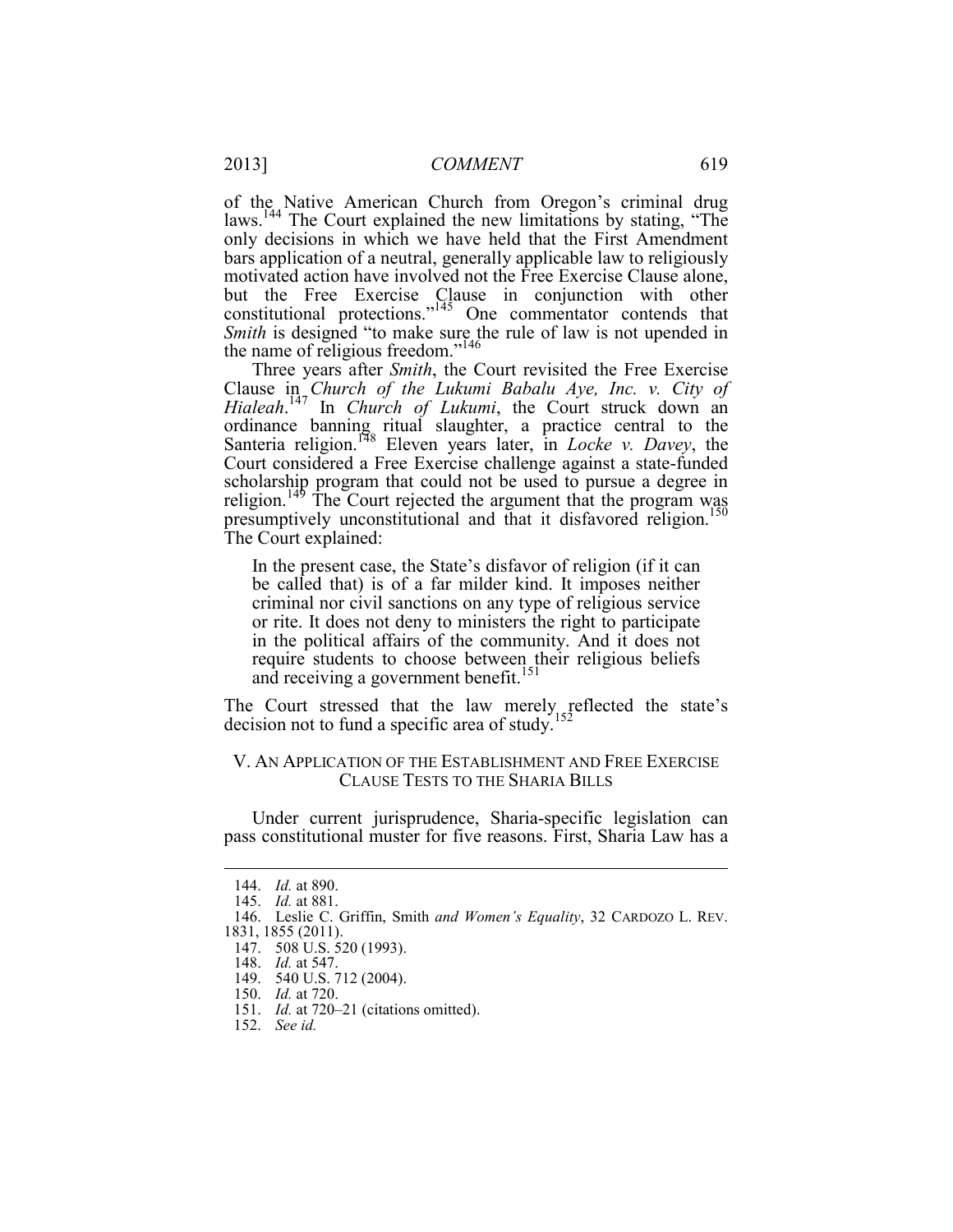legal character severable from the Islamic faith.<sup>153</sup> In other words, the bills are targeting a legal code, not a religion. Second, the Sharia bills are consistent with the historical and current understanding of the Establishment Clause because the bills prevent judges from becoming excessively entangled with religion. Third, the Court has repeatedly held that legislative efforts will withstand challenges even if the efforts have an incidental impact on religion.<sup>154</sup> Fourth, the specific reference to Sharia is necessary to guarantee that no party or court will conclude that the legislation does not apply to Sharia Law. Fifth, the compelling interests to support efforts against the rising significance of Sharia Law are legion and substantial. These reasons are developed more fully below.

## *A. Sharia-Specific Legislation and the Establishment Clause*

The Sharia-specific bills are consistent with Establishment Clause case law and thus can pass constitutional muster in that regard. The first step of the *Lemon* test requires courts to determine whether the statute has a legislative or secular purpose.<sup>155</sup> Shariaspecific bills can pass *Lemon*'s first prong for a number of reasons. First, the Court has stressed that the primary purpose of the challenged law must be secular even if arguably more than one purpose drives the legislation.<sup>156</sup> Because the primary purpose of the Sharia legislation is to reinforce the supremacy of federal and state laws, the Sharia bills pass the first prong.<sup>157</sup> One commentator contends that amendments that reference Sharia, specifically Oklahoma's SQ 755, "can survive the first prong of the *Lemon* test by arguing that the amendment was intended to define Oklahoma's legal system and had nothing to do with promoting another

 <sup>153.</sup> *See* discussion *supra* Parts I, III.

 <sup>154.</sup> *See* discussion *supra* Part IV.B.

 <sup>155.</sup> Lemon v. Kurtzman, 403 U.S. 602, 612 (1971).

 religion); *see also* Lynch v. Donnelly, 465 U.S. 668, 680 (1984) (noting that the 156. *See* McCreary Cnty., Ky. v. Am. Civil Liberties Union of Ky., 545 U.S. 844, 845 (2005) (noting that a statute or government action will be deemed unconstitutional when the action serves the predominant purpose of advancing purpose prong can be satisfied as long as the challenged law was not "motivated wholly by religious considerations").

 <sup>157.</sup> *See, e.g.*, *supra* notes 91–99 and accompanying text. SQ 755's stated purpose is to prevent Oklahoma courts from "look[ing] to the legal precepts of other nations or cultures." Awad v. Ziriax, 754 F. Supp. 2d 1298, 1302 (W.D. Okla. Nov. 29, 2010).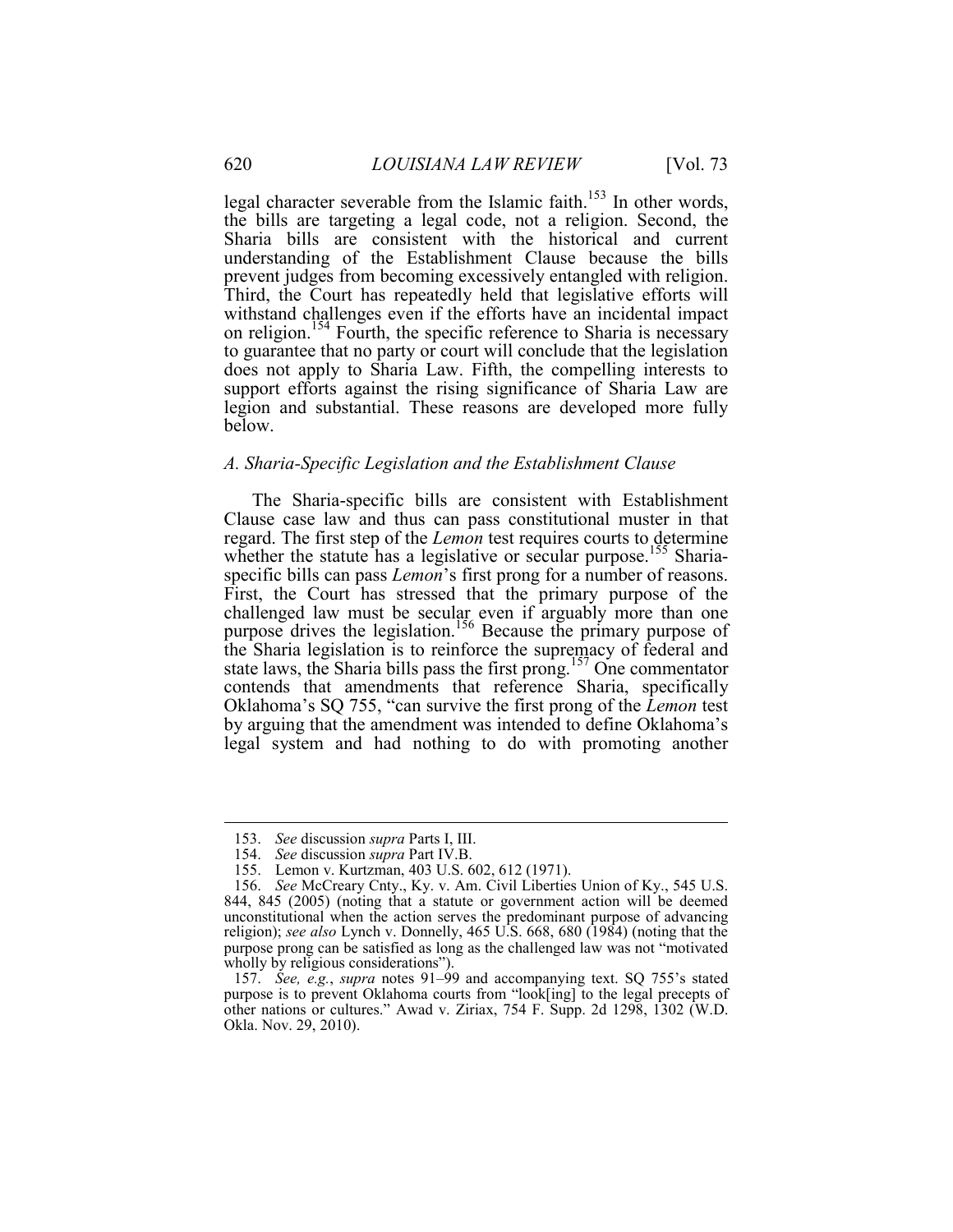state laws.<sup>161</sup> religious faith or singling out Islam."158 Second, *Lemon* grants deference to the government's stated purpose.<sup>159</sup> The purpose of the Sharia legislation is to reaffirm "the Constitution's Article VI Supremacy Clause and the laws that govern the state's legal system, a constitutional use of State sovereignty."160 Third, the Court is ordinarily reluctant to attribute unconstitutional motives to

In addition, the Sharia bills can pass the *Lemon* test's second prong, requiring that a law's principal effect neither advance nor inhibit religion. Sharia-specific bills survive this prong because the laws do not seek to advance or inhibit religion but instead are designed simply to prevent judges from looking to Sharia Law.<sup>162</sup> The Court has noted that even if a law happens to coincide or harmonize with tenets of some or all religions, the law will not necessarily fail this prong.<sup>163</sup> Finally, the Sharia bills pass the *Lemon* test's third prong because the overriding purpose of the bills is to *prevent* the courts from becoming excessively entangled in religious matters.<sup>164</sup>

While one can certainly make the case that Sharia-specific laws survive the *Lemon* test, a number of valid counterarguments challenge the constitutionality of such legislation. By specifically referencing Sharia Law in the text, the secular legislative purpose becomes seemingly questionable. This concern similarly applies to the second prong of the test regarding whether the law has the principal or primary effect of advancing or prohibiting religion. By specifically referencing Sharia Law, the bills run the risk of appearing to put Sharia at a disadvantage compared to Jewish or Christian law. The most significant problem, however, is that the absence of an adequate definition of Sharia may force the courts to become excessively entangled with religion. In other words, because judges are not equipped to determine what constitutes Sharia in accordance with the legislation, the bills will possibly fail the third prong. In *Awad*, for instance, the court noted that "Oklahoma courts will be faced with determining the content of

 <sup>158.</sup> Jordan Sekulow, *In Defense of Oklahoma's Sharia Ban*, WASH. POST (Nov. 23, 2010, 12:28 PM), http://onfaith.washingtonpost.com/onfaith/panelists/ Jordan\_Sekulow/2010/11/in\_defense\_of\_the\_sharia\_ban.html.

 <sup>159.</sup> *See* Wallace v. Jaffree, 472 U.S. 38, 74–75 (1985) (O'Connor, J., concurring) (noting that the Court's analysis into the state's purposes is by design deferential and limited).

 <sup>160.</sup> Sekulow, *supra* note 158.

 <sup>161.</sup> *See* Mueller v. Allen, 463 U.S. 388, 394–95 (1983).

 <sup>162.</sup> Lemon v. Kurtzman, 403 U.S. 602, 612 (1971).

<sup>163.</sup> Hernandez v. Comm'r of Internal Revenue, 490 U.S. 680, 694 (1989).

 <sup>164.</sup> *See* discussion *supra* Part III.A.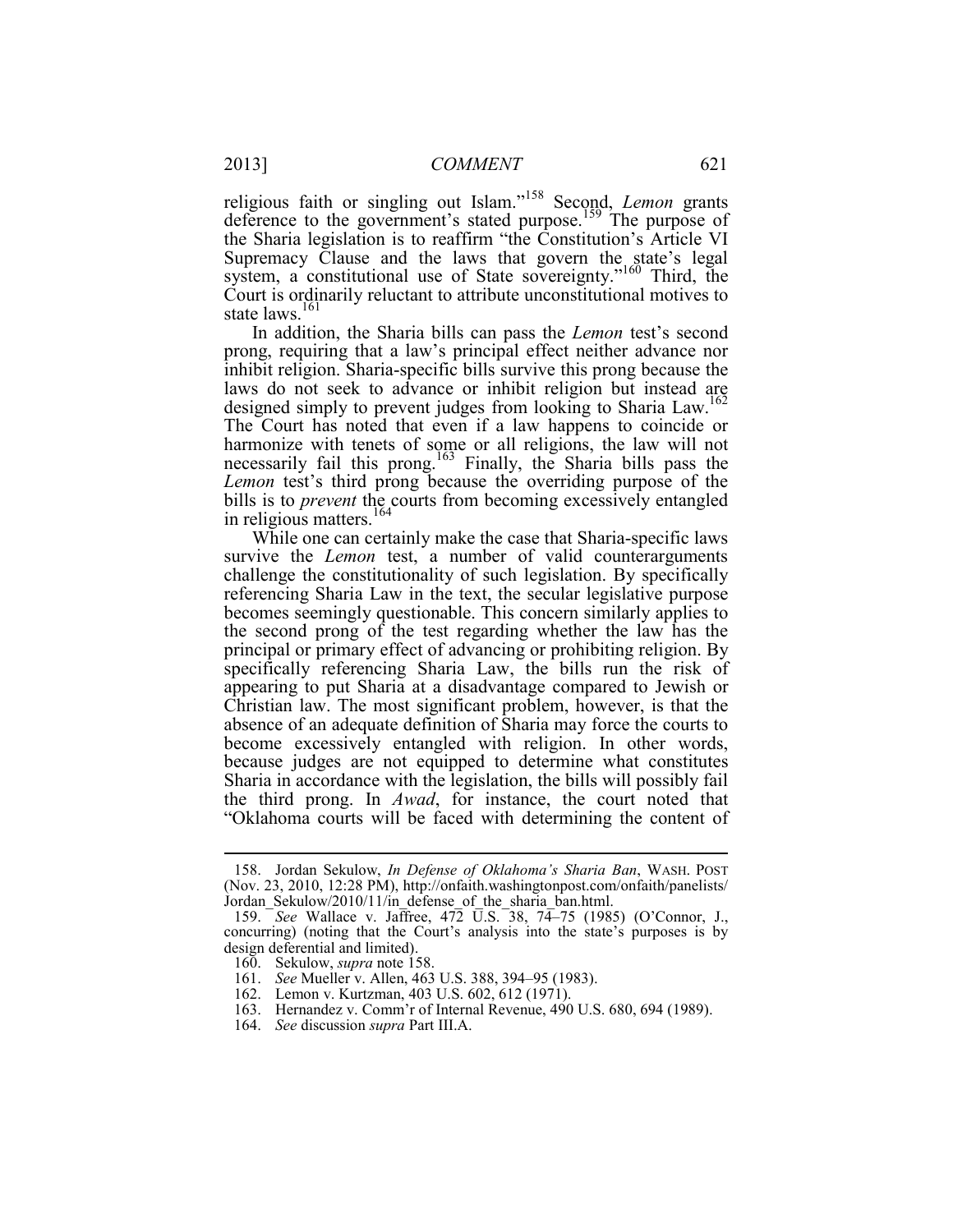Sharia law, and, thus, the content of plaintiff's religious doctrines."<sup>165</sup>

 Despite the Sharia-specific bills facing a number of substantial Establishment Clause territory. On the other hand, the very use of best to deal with Sharia Law in domestic courts. Indeed, the use of hurdles from the outset, the very use of Sharia Law in the courts presents an even more egregious Establishment Clause violation. Because courts will be required to make determinations of religious doctrine in the absence of a Sharia bill, they will be even more likely to enter an Establishment Clause quagmire.<sup>166</sup> As a result, a classic *Catch-22* scenario has developed over the Sharia bill debate. On one hand, the Sharia-specific bills that insufficiently define Sharia may force courts to wade into murky Sharia Law in courts will unquestionably require judges to enter a similar judicial minefield without any legislative guidance.<sup>167</sup> A notable example of the latter concern was seen in *National Group for Communications* where the judge applied both Saudi Arabian law and Islamic Law to resolve a contract dispute.<sup>168</sup> One scholar argues that this case demonstrates how the courts often violate the First Amendment by getting involved in disputes involving Sharia or foreign law.169 The scholar notes: "In applying Saudi law (and thus Islamic law) to determine the parties' rights under the contract, the judge had to  $\ldots$  make an independent determination of religious doctrine."170 Cases like *National Group for Communications* demonstrate a pressing need to specifically address Sharia Law's growing influence in a particularized manner because no historical precedent adequately instructs judges how Sharia Law is unlike adjudication involving Christian or Jewish disputes, where the courts have generally avoided religious entanglement by deferring interpretive concerns to the hierarchical authorities of the church or synagogue or by referring to corresponding authoritative interpretations. $171$ 

169. Trumbull, *supra* note 40, at 636−37.

170. *Id.* at 636.

<sup>165.</sup> Awad v. Ziriax, 754 F. Supp. 2d 1298, 1307 (W.D. Okla. Nov. 29, 2010).

 <sup>166.</sup> Trumbull, *supra* note 40, at 631−34. Trumbull is specifically referencing the use of Islamic Law in contract arbitrations.

 *Religious Group Rights*, 1989 WIS. L. REV. 99, 132 (noting that "judicial 167. *See* Fredrick Mark Gedicks, *Toward a Constitutional Jurisprudence of*  resolution of theological or ecclesiastical disputes, even when necessary to resolve litigation, would impermissibly entangle the government in the affairs of religion").

 <sup>168.</sup> *See supra* notes 81–83 and accompanying text.

 canonical court in Islamic Law. 171. *Id.* at 626−34. Trumbull notes that there is no preeminent Islamic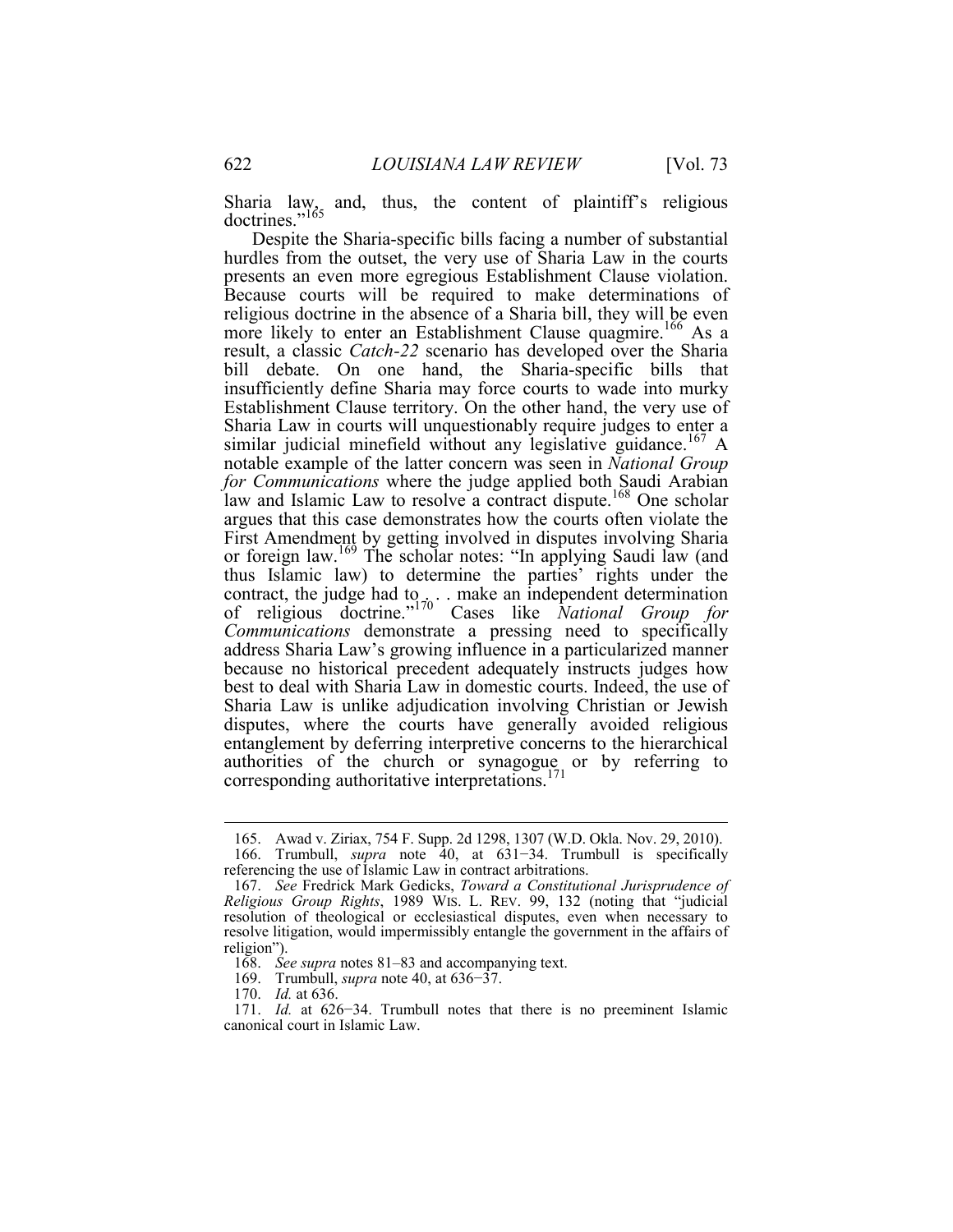The bills that specifically identify Sharia Law prevent judges from entering this debate because the Sharia Law bills effectively prevent judges from identifying and interpreting Quranic understanding and Mohammad's teachings from the start.<sup>172</sup> Common sense and case law suggest that the Sharia bills provide a proactive and preemptive measure that prevents the risk of excessive entanglement. As a result, the bills that mention Sharia are constitutional, based on the historical understanding of the Establishment Clause and case law, but the weighty constitutional hurdles suggest that alternative approaches should be considered. In addition, the bills specifically identifying Sharia Law can be strengthened in a number of ways, such as more adequately defining Sharia Law in order to prevent judges from doing so.

## *B. Sharia-Specific Bills and the Free Exercise Clause*

whether bills specifically identifying Sharia Law place a survive Free Exercise analysis even if they incidentally burden a The threshold question in Free Exercise Clause analysis is substantial burden on Muslims' religious beliefs.<sup>173</sup> The answer is highly debatable because the legislation limits or prohibits consideration of Sharia Law only in the courtroom. Some courts, however, have found that the legislation would likely burden religious freedom. In *Awad*, for example, the court determined that SQ 755 would likely violate the plaintiff's right to free exercise of religion because the amendment prevented Oklahoma courts from probating his Sharia-compliant will.<sup>174</sup> This analysis is extraordinarily flawed, however, because any court involvement in Awad's religious beliefs, including the consideration of his will, if only understood by Sharia Law's application, would cause unnecessary entanglement, thus violating the Establishment Clause.175 Furthermore, the Court has stressed that laws can particular religious practice or belief.176 In *Locke*, the Court

<u>.</u>

 <sup>172.</sup> *See* John R. Bowen, *How Could English Courts Recognize Shariah?,* 7 U. ST. THOMAS L.J. 411, 434 (2010) (noting that "[f]or a civil judge to just 'have a look' at what shariah law [sic] says is a perilous course as long as there is no agreed-upon general set of rules and procedures for all shariah [sic] councils in England").

<sup>173.</sup> See Wisconsin v. Yoder, 406 U.S. 205, 220 (1972).

<sup>174.</sup> Awad v. Ziriax, 754 F. Supp. 2d 1298, 1304 (W.D. Okla. Nov. 29, 2010).

 (noting that courts are ill-equipped). 175. *See, e.g.*, Trumbull, *supra* note 40; *see also* Gedicks, *supra* note 167

 <sup>176.</sup> *See* Employment Div., Dep't of Human Res. of Ore. v. Smith, 494 U.S. 872, 879 (1990); *see also* discussion *supra* Part IV.B.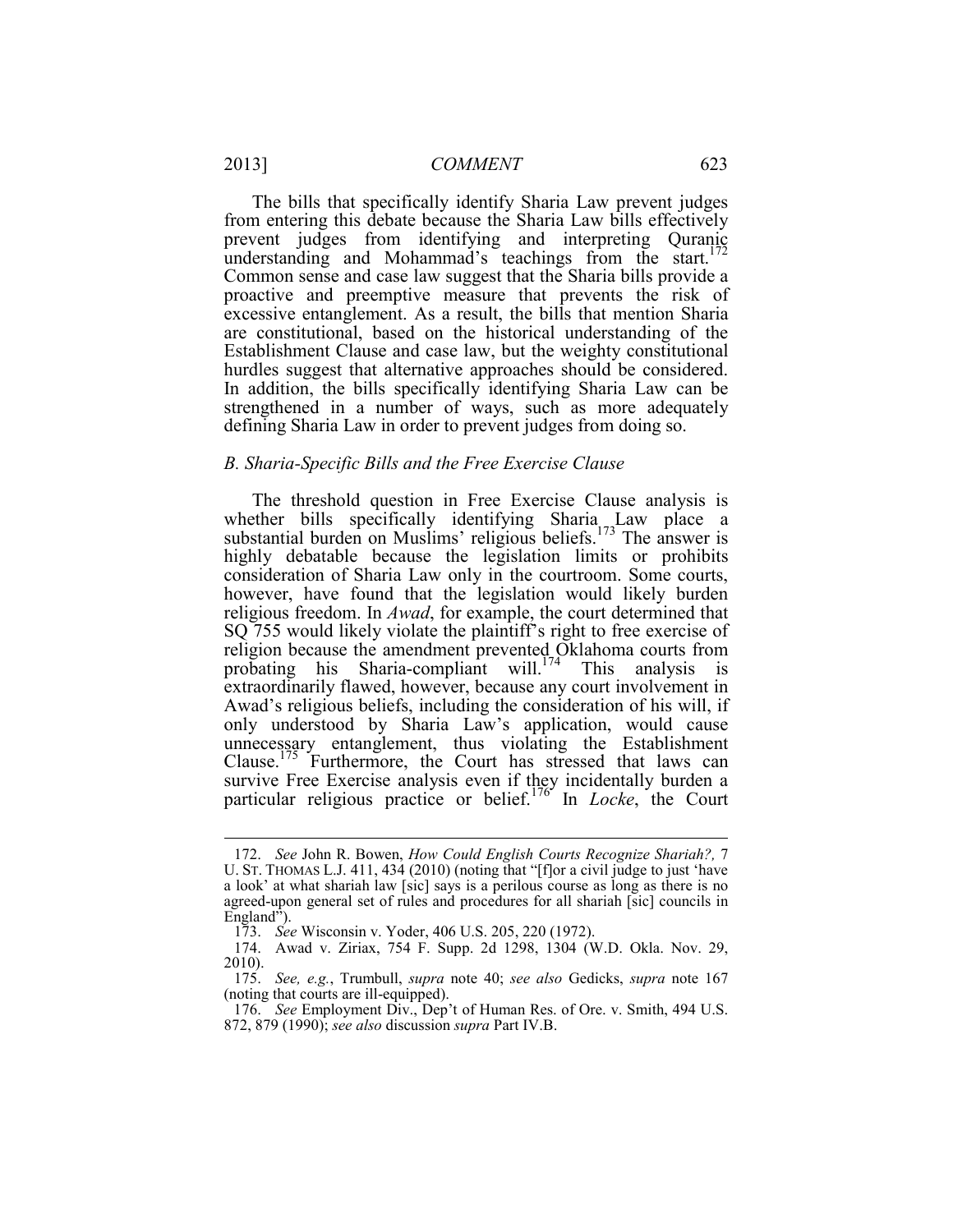highlighted that a state law can pass constitutional muster even if the action causes an arguable burden on religious free exercise as long as the state's interest is substantial.<sup>177</sup> As such, the bills can pass constitutional muster because the states have a substantial interest and the impact on religious free exercise is (at worst) minimal and incidental.

 Another free exercise challenge that these bills may face is that they are not specific enough. Due to the failure to isolate Sharia Law's specific discordant features, courts may find that the bills are categorically overbroad. Perhaps the bills can be strengthened by directly pinpointing the problematic aspects unique to Sharia Law, such as unilateral divorce without the wife's consent; child custody only for fathers; and the lack of succession rights for women, illegitimate children, and female children.<sup>178</sup>

Another important free exercise concern is the criticism that singling out Sharia Law, while not mentioning other denominations, runs the risk of creating a seeming preference for the Judeo–Christian religions instead of the neutral protection of religious free exercise. However, Free Exercise jurisprudence suggests that legislative measures targeting conduct may be permissible even if they conflict with certain religious principles or beliefs.179 In *Reynolds*, for example, the Court upheld the conviction of a Mormon on polygamy charges even though polygamy was an accepted practice within the Mormon faith.<sup>180</sup> The Court stressed that the anti-polygamy law was not an anti-Mormon measure but was instead aimed at specific conduct that conflicted with public policy.<sup>181</sup> The Court has repeatedly followed this jurisprudential direction established in *Reynolds* by holding that religious freedom does not include the right to violate criminal laws, including polygamy (*Cleveland*) and smoking peyote (*Smith*), even when religious doctrine permits or mandates the prohibited practice.<sup>182</sup>

#### VI. THE WAY FORWARD: THE ALAC BILLS

Because of the serious constitutional concerns regarding the Sharia-specific bills, state legislatures that are worried about

<sup>177.</sup> Locke v. Davey, 540 U.S. 712, 720 (2004).

 <sup>178.</sup> *See* discussion *supra* Part I.C.

 <sup>179.</sup> *See* Stephen M. Gelé, *ACLU Turns Blind Eye to Sharia in America*, AM. THINKER (May 26, 2011), http://www.americanthinker.com/2011/05/aclu\_turns\_ blind eye to sharia.html.

<sup>180.</sup> Reynolds v. United States, 98 U.S. 145, 168 (1878).

 181. *Id.*

 <sup>182.</sup> *See* discussion *supra* Part IV.B; *see also* Gelé, *supra* note 179.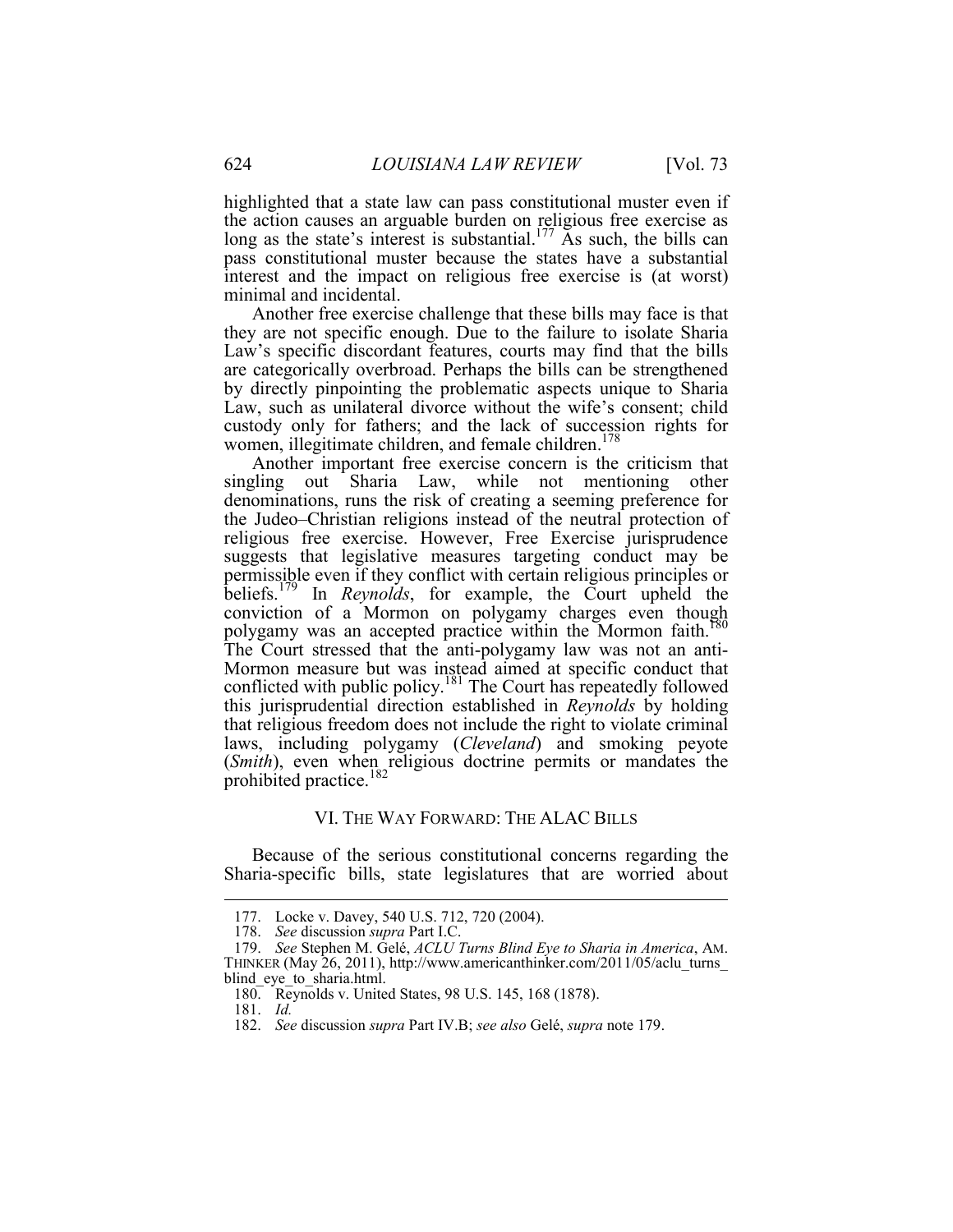growth of foreign law, including Sharia Law, in state courts should pursue the facially-neutral ALAC legislation. The model ALAC legislation and bills based on the model are designed to prevent judicial enforcement of foreign law only when the enforcement violates constitutional protections and public policy.<sup>183</sup> One commentator explains:

Because of the careful planning and thought behind ALAC's wording, in contrast to SQ 755, from a practical standpoint, it is effective in preventing the enforcement of any foreign law—including in many cases, shariah law [sic]—that would violate U.S. and state constitutional liberties or state public policy.<sup>184</sup>

 Judicial Court of Maine vacated an Afghan immigrant's conviction justice. The ALAC bills are superior to the Sharia-specific bills because they purge the religious concerns from the constitutional calculus by removing any perception of denominational preferences. Moreover, the ALAC model is designed to focus on the root of the problem because the primary threat stems from the use of foreign countries' legal frameworks and cultural modalities.185 For instance, in *State v. Kargar*, the Supreme for two counts of gross sexual assault because his actions were consistent with customary practices in Afghanistan.<sup>186</sup> Specifically, this case involved the defendant licking an infant's penis, yet the court inexplicably determined that there was no evidence of actual harm to the infant.<sup>187</sup> ALAC would prevent such miscarriages of

ALAC forbids judges from looking to foreign legal sources that conflict with American constitutional protections.<sup>188</sup> The version passed in Louisiana, for instance, requires that judges not look to the following:

the application of a foreign law [that] will result in the violation of a right guaranteed by the constitution of this state or of the United States, including but not limited to

 <sup>183.</sup> *See* Am. Pub. Policy Alliance, *supra* note 103.

 <sup>184.</sup> Christopher Holton, *American Laws for American Courts*, AM. THINKER (Sept. 18, 2011), http://www.americanthinker.com/2011/09/Americanlawsfor americancourts.html.

 <sup>185.</sup> *See* Rohe, *supra* note 49, at 110. Rohe explains that "[t]he legal provisions [of Sharia], being enforceable by a state's sanction system alone, remain territorially connected to the exercising of 'Islamic' state power." *Id.* 

<sup>186. 679</sup> A.2d 81, 86 (Me. 1996).

 with Islamic Law. 187. *Id.* In this case, witnesses claimed that such behavior was consistent

<sup>188.</sup> Am. Pub. Policy Alliance, *supra* note 103.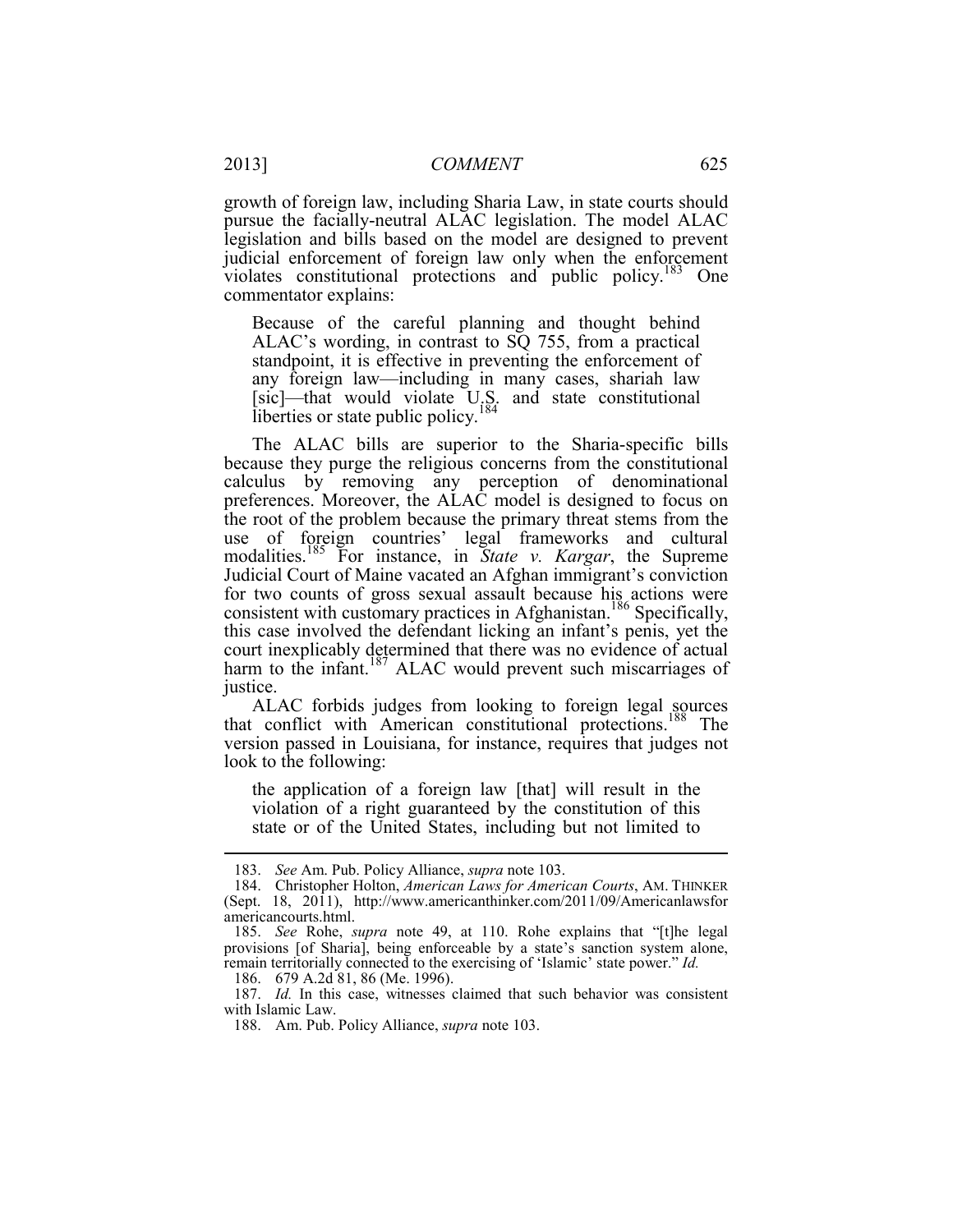due process, freedom of religion, speech, or press, and any right of privacy or marriage as specifically defined by the constitution of this state.<sup>189</sup>

 Given the arguable indeterminacy of Islamic Law, the ALAC bills provide a meaningful and constitutionally permissible solution.

## *A. The ALAC Bills and the Establishment Clause*

 issue, of a liberty guaranteed by the Constitution of the United The ALAC bills stand a much better chance of surviving the *Lemon* test because the bills are facially-neutral and therefore affect all religions equally. The Court has recognized that even if a law happens to coincide or harmonize with tenets of some or all religions, the bill will not necessarily fail the *Lemon* test.<sup>190</sup> Admittedly, the most difficult challenge that the foreign-law bills will face is the allegation that the bills were made for a discriminatory purpose directed against Islam.<sup>191</sup> However, the ALAC bills can survive this challenge by highlighting that the measures are not directed at Islam but are directed at the use and application of discordant Sharia Law tied to foreign countries that has crept into American courtrooms. ALAC advocates claim that the bills' "sole objective is to protect all U.S. citizens and residents from the application of foreign laws when the application of a foreign law will result in the violation, in the specific matter at States or the public policies of the state in question."<sup>192</sup> A further indication that the neutral purpose argument will succeed is the fact that only four times has the Court ever struck down a state action on the grounds that the action had an illegitimate religious motive.<sup>193</sup>

 <sup>189.</sup> LA. REV. STAT. ANN. § 9:6001 (2010).

 does not, without more, contravene the Establishment Clause"). 190. Hernandez v. Comm'r of Internal Revenue, 490 U.S. 680, 712 (1989). *See also* Harris v. McRae, 448 U.S. 297, 320 (1980) (noting that even if a law "may coincide with the religious tenets of the Roman Catholic Church [that]

 <sup>191.</sup> *Hernandez*, 490 U.S. at 696. The Court noted that courts should look at whether a specific statute was born of animus.

<sup>192.</sup> Am. Pub. Policy Alliance, *supra* note 103.

 193. McCreary Cnty., Ky. v. Am. Civil Liberties Union of Ky., 545 U.S., (holding that posting of copy of Ten Commandments on walls of public school for Creation-Science and Evolution-Science in Public School Instruction Act); 844, 859 (2005). These four times include *Stone v. Graham*, 449 U.S. 39 (1980) classrooms had a religious purpose); *Wallace v. Jaffree*, 472 U.S. 38 (1985) (striking down Alabama school prayer and meditation statute); *Edwards v. Aguillard*, 482 U.S. 578 (1987) (striking down Louisiana Balanced Treatment and *Santa Fe Independent School District v. Doe*, 530 U.S. 290 (2000) (holding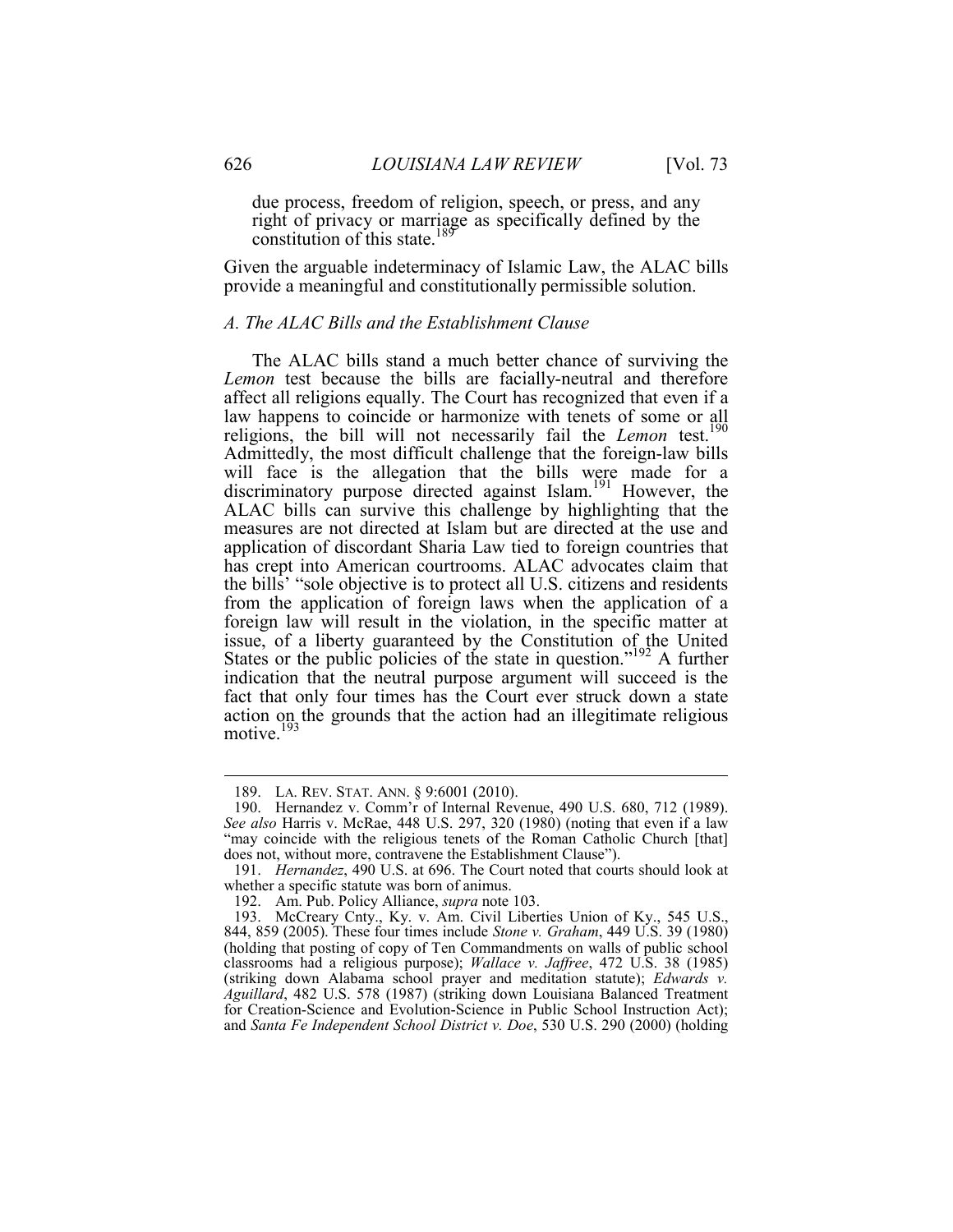The current ALAC model is particularly designed to reinforce Establishment Clause protections. The ALAC model bill specifically provides that "[n]o court shall interpret this Act to require or authorize any court to adjudicate, or prohibit any religious organization from adjudicating, ecclesiastical matters . . . where adjudication by a court would violate the prohibition of the establishment clause . . . or violate the Constitution of this State."<sup>194</sup> Indeed, in 2011, the American Islamic Leadership Coalition (AILC) supported the proposed Michigan ALAC bill<sup>195</sup> and stated that the ALAC strengthens the "First Amendment's Establishment Clause and the separation between religion and state."<sup>196</sup>

### *B. The ALAC Bills and the Free Exercise Clause*

 practice, the bills have a much better chance of surviving Free Because the ALAC bills are facially-neutral, generally applicable, and do not discriminate against or target religious Exercise challenges.197 In *Church of Lukumi,* the Court stressed that the legislature should receive deference on the question involving facial neutrality and that most laws satisfy the test.<sup>198</sup> In its support of the proposed Michigan ALAC bill, the AILC argues: "We see no evidence that statutes like HB 4769 will adversely impact the free exercise of our personal pietistic observance of Islam, which is not in conflict with the U.S. or Michigan constitutions."<sup>199</sup>

 Act to limit the right of any person to the free exercise of religion Furthermore, the ALAC bills provide sufficient protection to safeguard against Free Exercise violations. The ALAC bills specifically provide that "[n]o court or arbitrator shall interpret this as guaranteed by the First Amendment to the U.S. Constitution and by the Constitution of this State." $200$  One commentator argues that

198. *See* discussion *supra* Part IV.B.

policy of permitting student-led, student-initiated prayer before football games unconstitutional).

<sup>194.</sup> Am. Pub. Policy Alliance, *American Laws for American Courts: Statement of Support*, http://publicpolicyalliance.org/support-american-laws/ (last visited  $\text{\r{Oct.}}\;16,2012$ ).

<sup>195.</sup> H.R. 4769, 96th Leg., Reg. Sess. (Mich. 2011).

<sup>196.</sup> Am. Islamic Leadership Coal., *American Muslims Speak Out Against the Enforcement of Shari'ah Law in America*, AILC (Sept. 7, 2011), http://americanislamicleadership.org/AILC\_Response\_MI. 197. *See* discussion *supra* Part IV.B.

<sup>199.</sup> Am. Islamic Leadership Coal., *supra* note 196.

<sup>200.</sup> Am. Pub. Policy Alliance, *supra* note 103.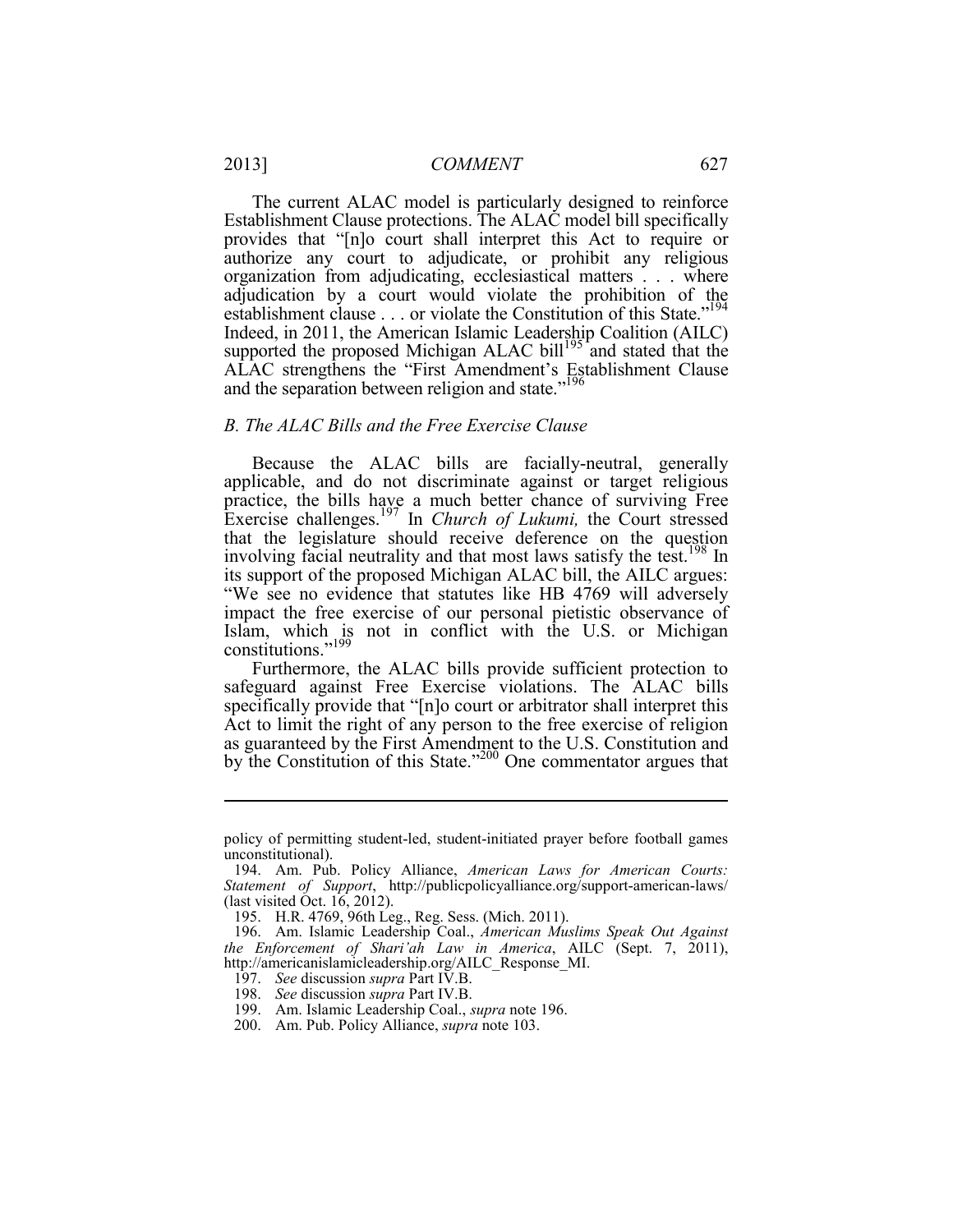ALAC is a superior option because "it specifically says that the law cannot detract from the right to free exercise of religion, which would include religious courts like Jewish Bet Din or Catholic ecclesiastical courts."<sup>201</sup>

still be upheld if the law is justified by broad public interest.<sup>204</sup> It is Like the potential Establishment Clause challenges, the most serious challenge to ALAC is the argument that the bills' text and operation demonstrate that they are not neutral.202 However, the courts have repeatedly held that freedom of religion does not require the judiciary to void secular laws that may incidentally conflict with religious doctrine.<sup>203</sup> The Court has stressed that even if a law creates a substantial burden on free exercise rights, it will against this backdrop that the next section will readdress and reinforce the argument that there is a compelling need for legislation.

## *C. The Compelling Need to Address the Rising Influence of Foreign and Sharia Law*

 Many compelling reasons support any legislative measures that combat the growing significance of Sharia Law. First, there is undoubtedly an interest in reinforcing the supremacy of state and federal law. Second, there is an interest in ensuring due process and other constitutional protections. As one commentator notes, "[T]he child custody cases in Maryland and Louisiana involved issues of gender discrimination, denial of freedom of travel, disregard for the best interests of a child, lack of procedural due process, and cruel and unusual punishment."205 Third, and perhaps most importantly, preemptive and proactive measures should be taken to safeguard against Sharia Law's rising influence.<sup>206</sup> One expert report on the growth of Sharia in the United States contends that "shariah [sic] is wholly at odds with U.S. national sovereignty, the U.S. Constitution, and the liberties it guarantees."<sup>207</sup>

 <sup>201.</sup> Holton, *supra* note 184.

 <sup>202.</sup> *See* Church of the Lukumi Babalu Aye, Inc. v. City of Hialeah, 508 U.S. 520, 535–36 (1993).

 <sup>203.</sup> *See supra* notes 173–78 and accompanying text.

 204. *See* Hernandez v. Comm'r of Internal Revenue, 490 U.S. 680, 682 (1989).

 <sup>205.</sup> Gelé, *supra* note 179.

 <sup>206.</sup> *See* discussion *supra* Part I.

 <sup>207.</sup> CTR. FOR SEC. POLICY, SHARIA: THE THREAT TO AMERICA 42 (2010), *available at* http://familysecuritymatters.org/docLib/20100915Shariah-TheThreat toAmerica.pdf.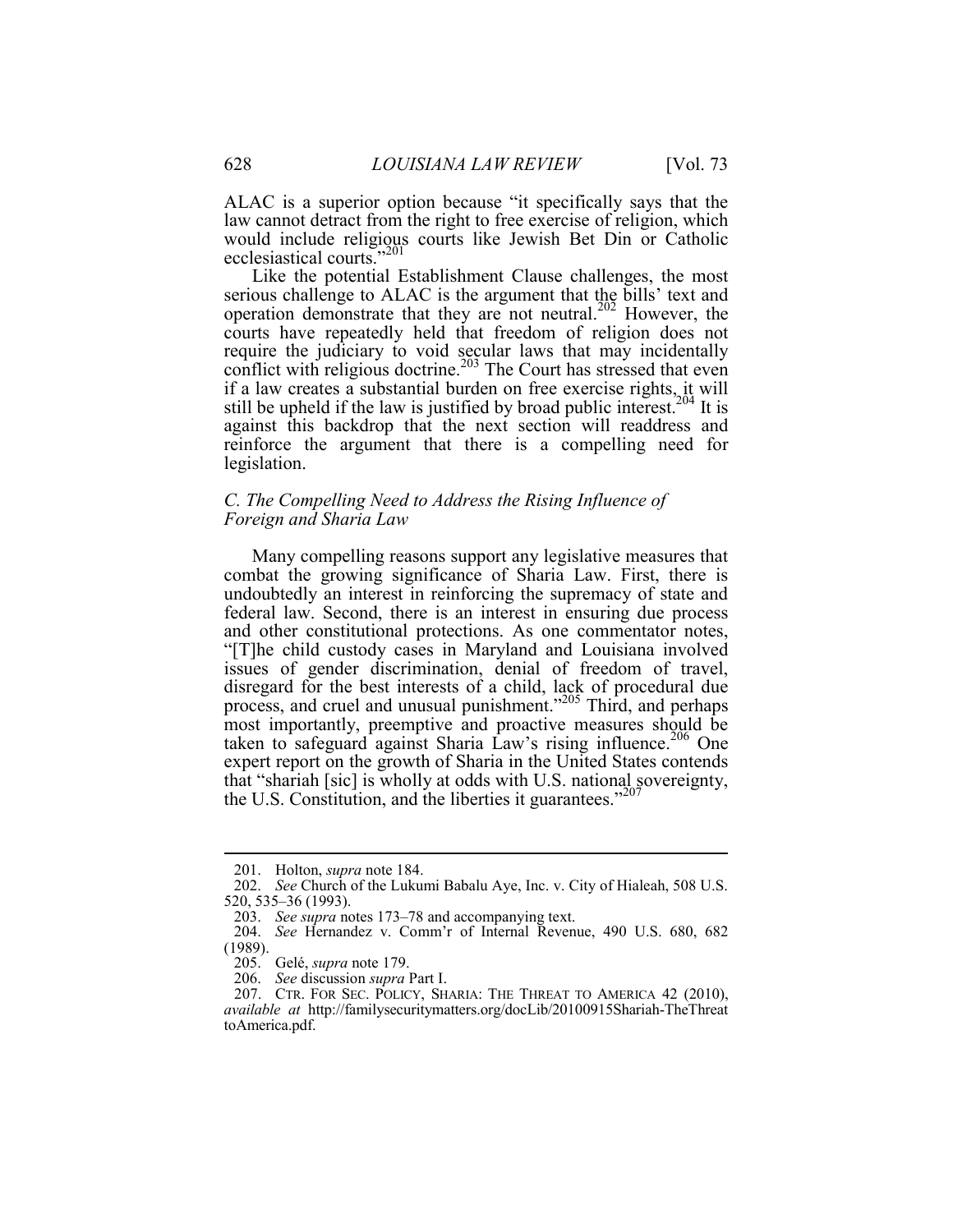to create a parallel Islamic society controlled by Sharia Law.<sup>210</sup> In A highly persuasive argument exists for taking preemptive and proactive measures to combat any chance of allowing a parallel legal system to take root in the United States, and the bills that address Sharia Law are a move in the right direction. A parallel Sharia Law system has proven to be particularly problematic in Britain. For example, one commentator notes that the use of Sharia councils in Britain has created a course where the country is "inadvertently sanctioning a parallel legal system which no longer embodies the values of British law regarding equal judicial treatment of men and women."<sup>208</sup> The report by the French intellectual think tank, L'Institut Montaigne, echoes these same concerns in France. $209$  The French report shows that Muslim leaders are spearheading efforts to promote social marginalization support of the proposed ALAC bill in Michigan, the AILC stated: "The contrast between what has occurred in Britain and in Canada provides a roadmap for how the U.S. may address these legal  $\frac{1}{1}$  issues."<sup>211</sup>

In a similar vein, the Center for Islamic Pluralism (CIP) warns that "the erection of a 'parallel *Shariah*' could also open a space for the introduction of radical *Shariah* principles, since, in a Muslim-only legal structure, Muslim representatives of varying orientations could gain authority."212 The CIP study also found that the introduction of a parallel Sharia system threatens to restrict existing religious liberties rather than increase them.<sup>213</sup> The report warns that even a minimal "parallel *Shariah*" could be widely abused because it could come under the control of radicals who would exploit it to impose their own agenda.<sup>214</sup> A group that campaigns against the use of Sharia Law in Britain echoes this

 *Privatizing Family Law in the Name of Religion*, 18 WM. & MARY BILL RTS. J. 925, 950 (2010). 208. Reiss, *supra* note 21, at 741. *See also* Robin Fretwell Wilson,

 <sup>209.</sup> *See* Kern, *supra* note 56.

 <sup>210.</sup> *See id.* 

 Canadian Muslims successfully opposed the implementation of Sharia Law 211. Am. Islamic Leadership Coal., *supra* note 196 (explaining that whereas Britain has allowed Sharia Law to thrive, creating a situation "where women are commonly subjected to forced marriage and the denial of basic human rights").

 212. AL-ALAWI, SCHWARTZ, HASANI, SIRIN, DAUTI & AHMED, *supra* note 57, at 16.

 <sup>213.</sup> *Id.* at 21.

 <sup>214.</sup> *Id.* at 16.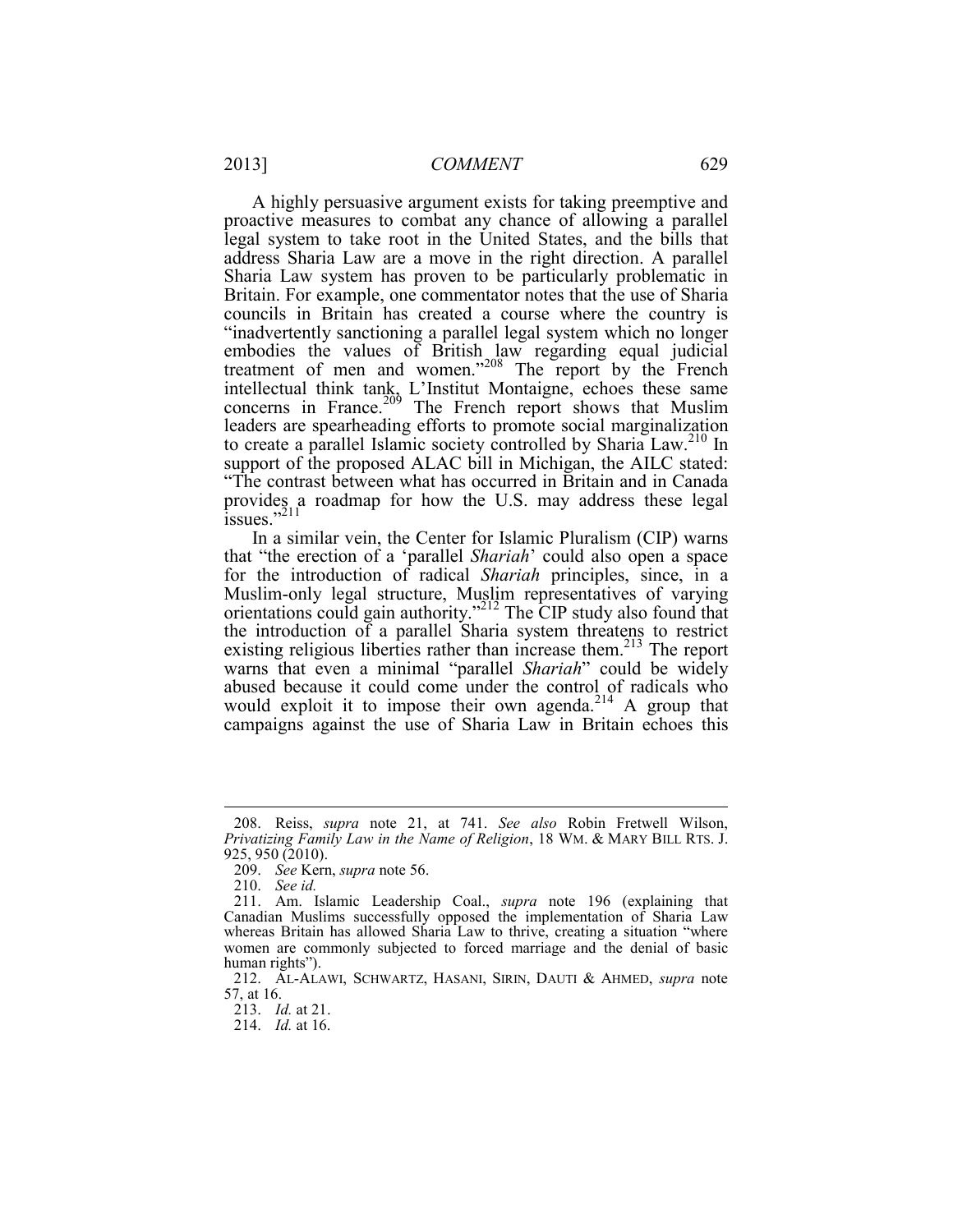citizens."<sup>217</sup> warning.<sup>215</sup> This group warns that the existence of a parallel legal system "discriminates and sets up different and separate systems, standards and norms for 'different' people. It reinforces the fragmentation of society, and leaves large numbers of people, particularly women and children, at the mercy of elders and imams."<sup>216</sup> The group notes that the British system has led to a situation that "increases marginalisation and the further segregation of immigrant communities. It ensures that immigrants and new arrivals remain forever minorities and never equal

#### **CONCLUSION**

The overarching argument in favor of combating the rising influence of Sharia Law and foreign law is quite simple: Americans have a fundamental interest in deciding what laws should govern in the courts and especially in prohibiting laws that conflict with existing American law. The case law clearly shows that existing law and judicial procedures have proven woefully inadequate in dealing with the growing problem of foreign law in American courts. Foreign legal doctrines should not be used as a Ho Chi Minh Trail around the Constitution.<sup>218</sup> Although some Sharia-specific bills are poorly worded, the legislation designed to inhibit or prohibit foreign legal doctrines antithetical to American constitutional protections are hardly xenophobic or futile measures.

 ALAC bills. It is imperative that American law be clear and The few bills specifically mentioning Sharia Law that state legislatures have either passed or considered have a greater likelihood of being struck down as violative of the First Amendment. For this reason, state legislators should pursue the unambiguous: decisions based on foreign law and doctrines should not be applied or enforced when inconsistent with American public policy and constitutional guarantees. A silver bullet may not exist,

<u>.</u>

<sup>215</sup>*. See* ONE LAW FOR ALL, SHARIA LAW IN BRITAIN: A THREAT TO ONE LAW FOR ALL AND EQUAL RIGHTS (2010), *available at* http://www.onelawforall.org.uk/ wp-content/uploads/New-Report-Sharia-Law-in-Britain\_fixed.pdf.

 (last visited Oct. 17, 2012). 216. *Declaration*, ONE LAW FOR ALL, http://www.onelawforall.org.uk/about/

 <sup>217.</sup> *Id.* 

 using the neighboring countries Cambodia and Laos, North Vietnam was able to circumvent American military forces. *See* Thomas R. Stauch, *The United States*  218. The Ho Chi Minh Trail was a complex network of paths used by North Vietnam to supply the Vietcong in South Vietnam during the Vietnam War. By *and Vietnam: Overcoming the Past and Investing in the Future*, 28 INT'L LAW. 995, n.38–39 (1994) (describing the Ho Chi Minh Trail).